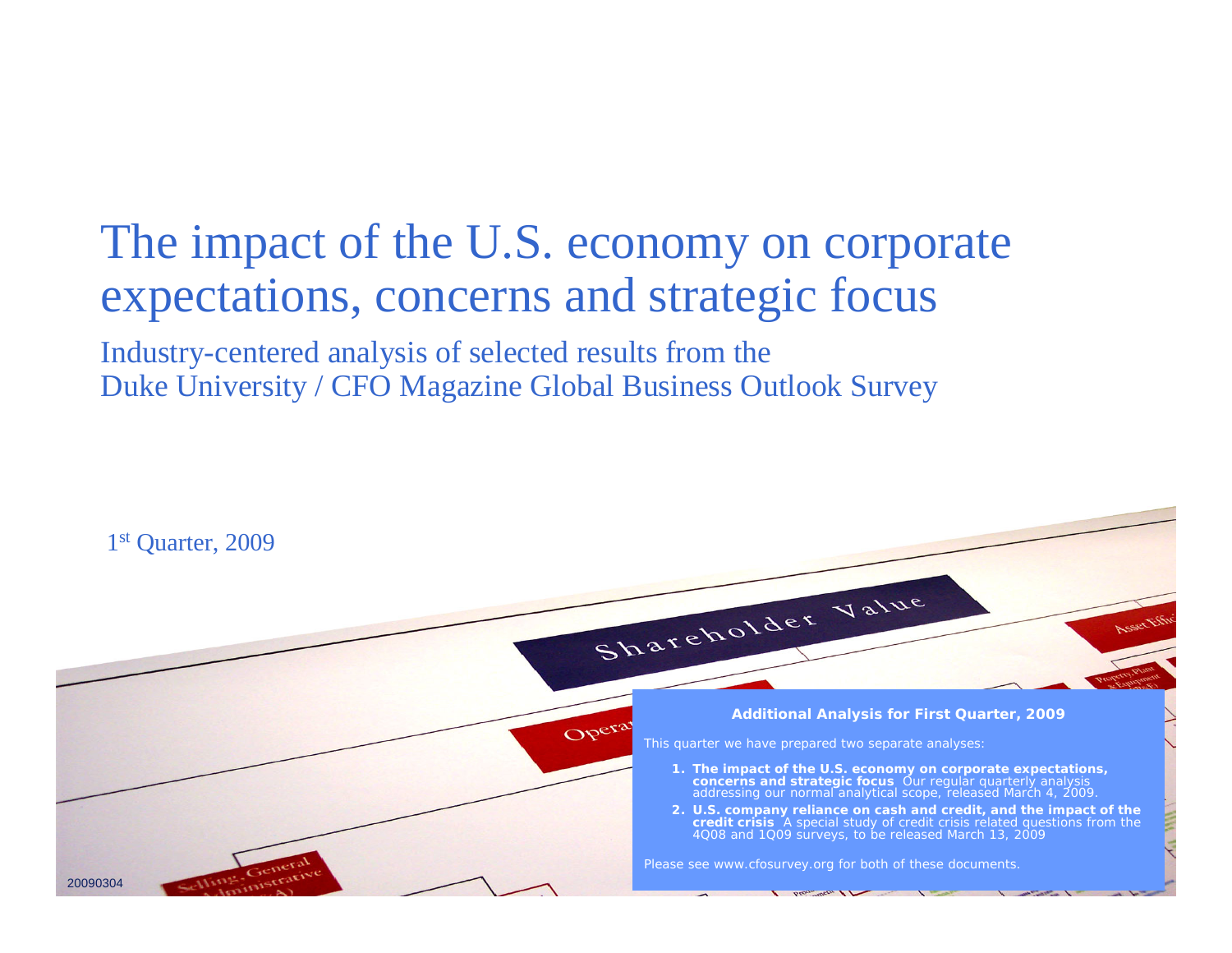### Executive Summary

#### **Background**

Deloitte works with the *Duke University / CFO Magazine Global Business Outlook Survey* on a quarterly basis to better understand how prevailing market and broader economic conditions are affecting the expectations, concerns and plans of U.S. companies.

The purpose of this report is to examine survey findings specifically through an *industry-focused lens*. While the standard, economy-level findings provide uniquely broad and deep insights around economic trends and expectations, this industry-level analysis highlights what are frequently marked differences across the survey's nine industry groupings.

Little did we know when we began this industry-based analysis three quarters ago that we were standing on the precipice of a stunning credit market and economic collapse. In the third quarter of 2008, the economic outlook of U.S. companies was on the rise following several quarters in the doldrums – which made the fourth-quarter collapse all the more surprising. While the events of first quarter of this year may not have constituted as stunning of a shift, the events themselves have been no less dramatic.

#### **Unprecedented attempts to contain unprecedented conditions**

Since the fourth quarter survey, financial institutions and credit markets have continued to be heavily stressed. Nine U.S. banks (and counting) have failed this year, and Standard & Poor's has downgraded the credit rating of eleven of the world's largest banks – including Bank of America, Wells Fargo, Citigroup, Morgan Stanley and Goldman Sachs. In response, the U.S. Treasury Secretary has introduced a Financial Stability Plan to clean up the U.S. financial system.

Government intervention has continued to rise. GM and Chrysler have received massive loans to prevent their collapse and protect roughly one million jobs. The U.S. Treasury Department has begun purchasing U.S. bank preferred stock under a Capital Purchase Program and has restricted executive pay for financial institutions receiving government assistance. Having lowered interest rates below 0.25 percent, the Federal Reserve Bank is on the verge of losing one of its most powerful recession-fighting tools.

In spite of these measures, the broader economy has continued to struggle. GDP shrank 6.2 percent in the fourth quarter, the worst result since the first quarter of 1982. Unemployment has risen to 7.6%, almost double the rate before the credit crisis and the highest rate in sixteen years. With job losses reaching 3.5 million in the last twelve months, mortgage foreclosures have continued to mount, stemmed only by the nation's largest banks agreement to halt foreclosures until the release of the government's mortgage restructuring program.

The \$787 billion American Recovery and Reinvestment Act of 2009, a stimulus plan centered on government spending measures and tax cuts, has recently been signed into law by President Obama after sharp partisan debate. On its heels has come the Homeowner Affordability and Stability Plan, a mortgage restructuring program expected to reduce foreclosures through lower monthly loan payments.

Conditions are dire outside the U.S. as well. Countries like Russia and Greece have seen their S&P ratings plummet due to economic and fiscal worries. Bank failures in Iceland led to the collapse of the country's financial system and its currency, and Ireland was forced to nationalize its third-largest bank. Two bank rescue plans have already been implemented in the U.K., and China has recently announced its slowest growth rate in seven years.

#### **Coming to grips with the credit market fallout**

Last quarter, optimism was lower than at any other time in the fifty-one quarter history of the *Duke University / CFO Magazine Global Business Outlook Survey*. This quarter continues that trend.

As shown in the graph on the next page, CFO optimism continued to decline this quarter, although at a decreasing rate. Having worked this quarter to understand and address the fallout of the credit crisis, more than two thirds of these executives are even less optimistic now than they were last quarter around the U.S. economy. Last quarter, 60 percent of executives believed the economy would begin recovery by the end of 2009; only 35 percent are that optimistic now. The vast majority (70 percent) of executives now believe recovery will begin before the second half of 2010, although there is substantial disagreement both within and across industries.

More than half of companies are less optimistic about their own company's prospects as well. Year-over-year earnings projections have worsened from a 10.2 percent drop last quarter to a 13.5 percent decline this quarter. There are substantial industry differences, however. Manufacturing and retail/wholesale expect declines of roughly 20%, while the healthcare/pharmaceutical and services/consulting industries project low single-digit gains. Public firms appear to be struggling more than private, projecting an average 20 percent earnings decline, and 14 percent of firms plan to sell

The Impact of the Economy on Corporate Expectations, Concerns and Strategic Focus **2** Copyright © 2009 Deloitte Development LLC. All rights reserved.

#### **Key findings for the 1st quarter of 2009:**

- **Continued decline in optimism regarding the U.S. Economy** Thirty-five percent of executives expect recovery to begin in 2009 (60 percent last quarter), seventy percent by mid 2010.
- **Bleak employment picture** The employment picture is dismal with 54 percent of U.S. companies planning to reduce their workforces in the next 12 months (at an average rate of nearly 8 percent), and there is a strong trend toward hiring freezes, wage freezes and work hour reductions. Not surprisingly, maintaining employee productivity and morale is a top three internal concern for eight of the nine industries.
- **Increased pessimism around earnings and spending**  Earnings are expected to decline 13.5 percent over the next 12 months, even more pessimistic than the 9 percent decrease projected last quarter. Consequently, capital spending is expected to fall by more than 13 percent, tech spending by 5.5 percent and marketing/advertising by 7.5 percent, all more pessimistic than last quarter.
- **Consumer demand and credit/interest worries again top external concerns** Consumer demand is the top concern for six of the nine industries, with over 68 percent of respondents naming it in their top three and 43 percent naming it their top concern. Credit markets and interest rates are second with 64 percent naming it in their top three external concerns.
- **Sharp increase in concerns about the administration and Congress** Nearly 45 percent of firms now place this worry in their top three external concerns, and three industries place it in their top two.
- **Forecasting results and working capital management top internal concerns** Forecasting results repeats as the dominant internal concern with 60 percent of respondents naming it in their top three and nearly 30 percent naming it their top concern. It was the top concern for five of the nine industries. Working capital management, a new selection for this quarter, jumped to second and is the top concern for three industries.
- **Financial market turmoil affecting all sectors** More than 54 percent of firms report being negatively impacted, with nearly 60 percent of those citing availability issues and nearly half saying the cost of credit is higher when they can get it. About one-third of companies' funding has come from credit lines over the past 6 months, with these credit lines drawn down an average of 38 percent.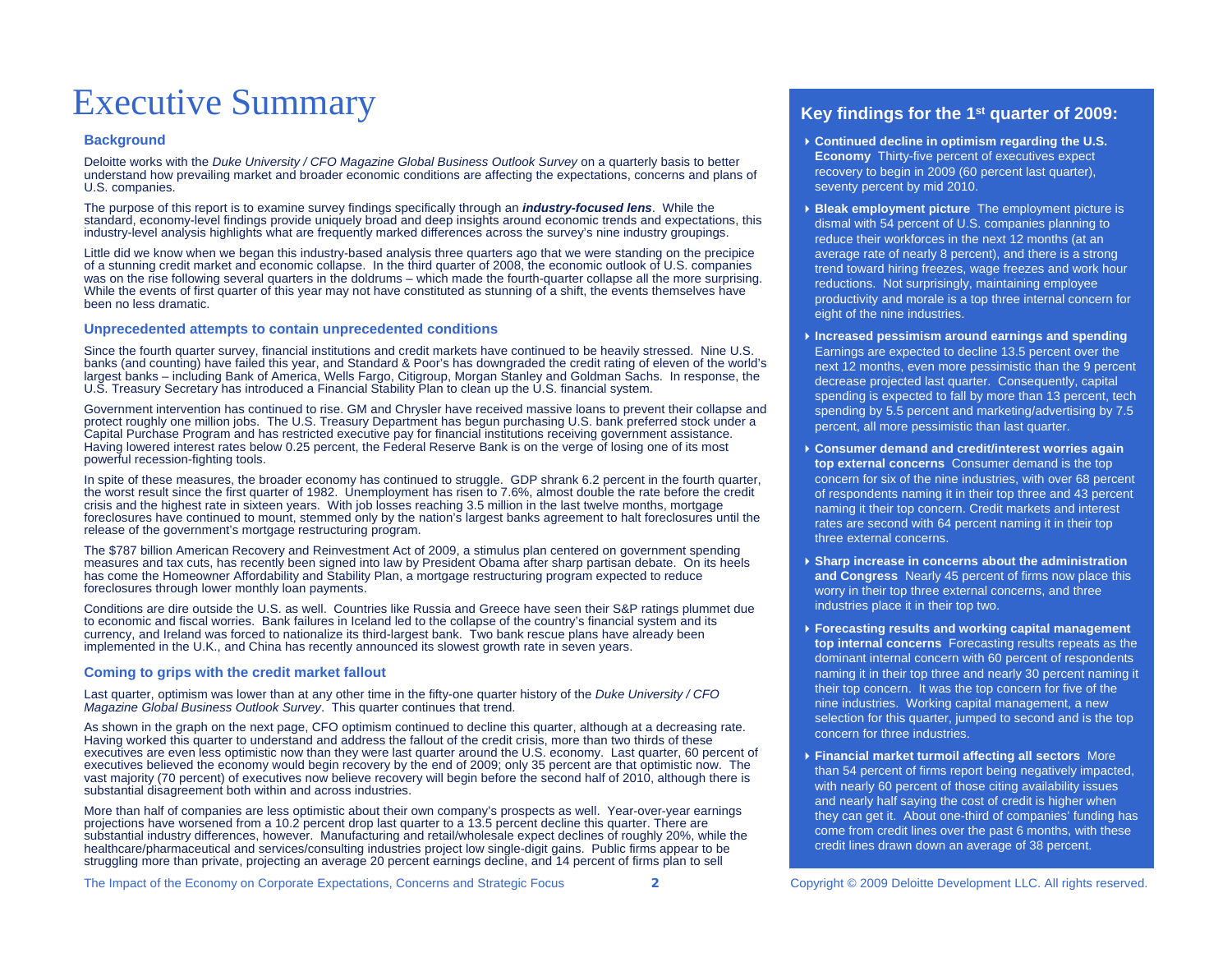### Executive Summary (cont.)

all or part of their companies (29 percent are looking to buy) within the next 12 months..

Kate O'Sullivan, senior writer at CFO Magazine, finds this declining optimis m troubling. "Throughout the history of our survey, CFOs have shown a remarkable ability to predict future economic conditions, anticipating the current recession as far back as September 2007. Given the CFOs' track record, the historic pessimism CFOs are currently expressing certainly indicates a tough road ahead in 2009."

Nearly 60 percent of co mpanies have already reduced headcount and more than half will do so again within the next 12 months. Those who cut jobs let go an average of 13 percent of their workforces in the last 12 months, and those who will continue to cut anticipate 8 percent reductions over the next year. More than 50 percent of firms have frozen hiring, and 60 percent will do so going forward.

"Even with the stimulus plan, CFOs expect to lay off about 6 percent of their workforces. Given that 134 million are employed right now, this represents a staggering 7.6 million job losses," said Fuqua international finance professor Ca mpbell Harvey, founding director of the survey. "In addition to the layoffs, many CFOs plan wage freezes and working hour reductions for e mployees who are retained."

Executives' response to the U.S. government's stimulus efforts is lukewarm, with only 32 percent of executives believing the U.S. economy will be better off than if the government had not acted and 36 percent believing there will be no change. Nationalized health care received an equally tepid response with 53 percent of co mpanies believing they would not benefit from such a progra m

#### **Access to cre dit increasingly imp ortant across all industries**

The credit crunch continues to take a toll with 54 percent of companies feeling the effects of decreased credit availability and/or increased costs. Seventy-four percent of firms utilize credit lines with levels averaging 23 percent of assets – the same as a year ago. Roughly 32 percent of companies' funding over the past six months has co me from these credit lines (behind cash from profits and retained earnings at 61 percent), and these credit lines have been drawn down an average of 38 percent.

"Bank lines of credit are usually a temporary source of funding or are used as a last resort," says John Graham, Duke finance professor and director of the survey. "In the current market, many companies have few funding options beyond their credit line. In fact, there has been a 'bank run' of sorts on credit lines, with poorly rated companies drawing funds in case their bank decides not to lend to the m in the future. This action has in part 'crowded out' banks' ability to lend to other firms, exacerbating the lack of credit elsewhere in the system."

What may be a bit surprising is that some of the industries most reliant on credit lines are among the least affected by the credit turmoil so far. For example, while more than 85 percent of manufacturing firms utilize credit lines that have been drawn down an average of 40 percent (and have provided roughly 40% of these firms' funding over the past 6 months), these firms indicate relatively little negative credit market impact. The tech/software/biotech industry, which uses credit lines only 50 percent of the time to provide less than 15% of firms' funding, is one of the most affected industries. "At least for now, companies and industries that already have well-established cash access through secured credit lines are faring co mparatively well," explains Greg Dickinson, Director of Deloitte's Value Initiative. " Companies and industries that have traditionally relied on retained earnings for funding appear more likely to be struggling in finding ne w funding sources."

#### **Worries over consumer demand and credit markets**

Weak consumer demand again dominates external concerns with over 68 percent of firms naming it in their top three and 43 percent naming it their top concern. It is the top concern for six of the nine industries and is highly dominant for the retail/wholesale, manufacturing and co mmunications/media industries. Credit market concerns, which rose markedly last quarter, are a top concern for 64 percent of firms and topped the financial services and mining/construction industries. Concerns about the new administration and Congress posted the largest gain this quarter with nearly 45% of firms naming it a top external concern. It is the dominant external concern for the healthcare/pharmaceutical industry and is second for the mining/construction and financial services industries.

#### **Difficulty forecastin g results, managing w orkin g capital an d maintaining morale**

Economic uncertainty continues to make forecasting results the top concern for U.S. companies. It is the top internal concern for five of the nine industries and was a top three concern for nearly 60 percent of respondents. Working capital management has become a top concern for over half of firms and for seven of the nine industries. Maintaining employee productivity and morale during the downturn is a top three concern for eight of the nine industries.

The Impact of the Economy on Corporate Expectations, Concerns and Strategic Focus **3** Copyright © 2009 Deloitte Development LLC. All rights reserved.

**Rate your optimism about the U.S. economy and the financial prospects for your own co mpany on a scale from 0-100**



#### **What are the top three EXTERNAL concerns facing your corporation?**

- Consumer demand
- •Credit markets / Interest rates
- New administration/Congress
- Housing market fallout
- Other
- Financial regulation
- Cost of non-fuel commodities
- •Currency risk<sup>1</sup>
- Cost of fuel
- Trade policies / agreements
- Foreign competition
- Environmental regulation



#### **What are the top three INTERNAL concerns facing your corporation?**

3Q

 $\triangledown$ 

**V** Unchanged

 $\blacktriangledown$ 

 $\overline{\mathbf{v}}$ 

 $\nabla$  $\overline{\nabla}$ 

3Q08

- Attracting/retaining employees
- Ability to forecast results
- Cost of healthcare
- Supply Chain risk
- Managing IT systems
- Balance sheet weakness
- Maintaining morale/productivity
- Pension Obligations
- **Other**
- Protection of IP
- Data Security



4Q08 **1Q09** 

/ Unchanged

 $\overline{\mathbf{v}}$   $\overline{\mathbf{v}}$   $\overline{\mathbf{v}}$ 

 $\overline{\phantom{a}}$ 

 $\nabla$ 

/ Unchanged

 $\overline{\phantom{a}}$ 

1.8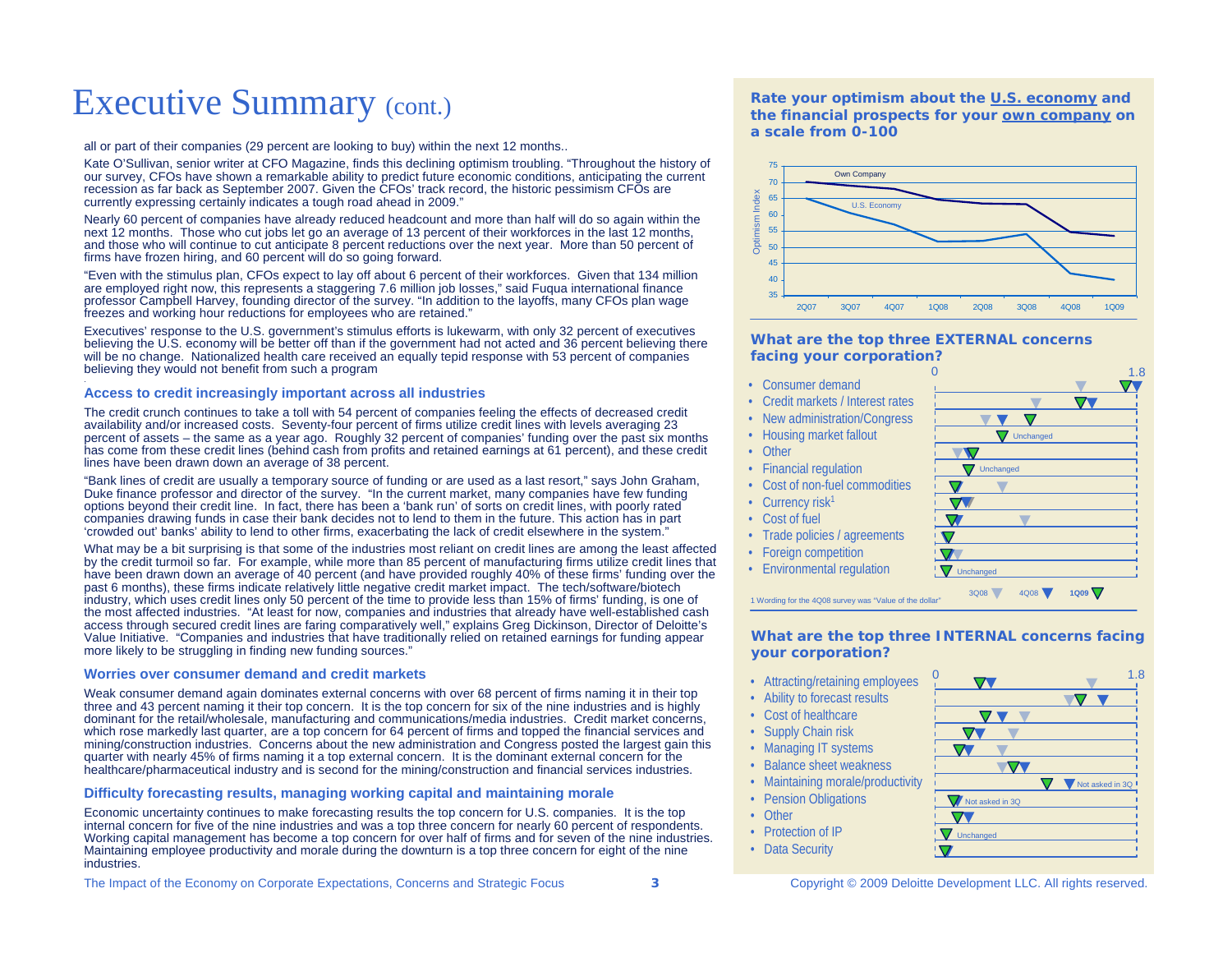### Survey Highlights – Industry Insights (1 of 3)

#### • **Retail / Wholesale** (Sample size = 77; YTD Total Shareholder Returns\*: Retail = -29%; Wholesale = -31%)

- Optimism regarding the U.S. economy has been on a steady decline for the past two years. Having fallen to below average last quarter after being above average for the previous seven, it is back to average this quarter. Although own-company optimism rose this quarter and is now above average after two below-average quarters, current optimism is well below its levels from the past two years.
- Year-over-year earnings are projected to decline nearly 20% overall and nearly 28% for public firms. Capital spending is expected to decline by 16%, marketing/advertising spending by 5.7% and technology spending by 9%.
- External concerns changed relatively little this quarter. Consumer demand is still the top concern, but it is not as dominant as it has been in previous quarters. This is likely due more to increasing concerns around other external issues than to declining importance of consumer demand. Roughly 84% of firms still place it in their top three, and 56% name it their top concern. Credit markets and interest rates held steady with about 65% naming it in their top three, which is about average for all industries. Concerns around the new administration and Congress rose significantly but are still relatively low and below the cross-industry average.
- This is one of three industries indicating that working capital management<sup>1</sup> is the top internal concern. Over 57% of firms place it in their top three and 26% name it their top concern. Ability to forecast results is a close second with 56% of firms placing it in their top three and 22% naming it their top concern. Maintaining employee morale/productivity and balance sheet weakness are third and fourth, respectively.
- Nearly 65% of firms reduced headcount in the past 12 months, at an average reduction of nearly 11%. Half of firms plan to make further cuts in the next year at an average rate of 6.5%.

#### • **Mining / Construction** (Sample size = 26; YTD Total Shareholder Returns\*: Mining = -55%; Construction = -40%)

- Most pessimistic of all industries regarding the U.S. economy both this quarter and last quarter, with one of the largest declines in optimism of any industry this quarter. For the past two years, this industry had comparatively volatile own-company optimism. This quarter there was a substantial upturn that left it slightly below the cross-industry average.
- Year-over-year earnings are projected to decline more than 11%, 5% for just the public firms. Capital spending is expected to decline nearly 8%, marketing/advertising spending by 1% and technology spending by 7.5%.
- Credit markets and interest rates, having surged last quarter, remain the top external concern this quarter. About 73% of firms placed it in their top three, and 27% named it their top concern. Concerns around consumer demand fell notably this quarter (lower than for any other industry), as did housing fallout. Concerns around the administration and Congress rose to well above the cross-industry average, in the top three for nearly 70% of firms and the top concern for 27%.
- Forecasting results and maintaining morale/productivity are high internal concerns with both named a top three concern by 65% of firms. Working capital management<sup>1</sup> was close behind at 62%. Forecasting results is the top concern for 39% of firms; morale/productivity and working capital management<sup>1</sup> hold the top spot for 23% and 12%, respectively. This industry has the highest concerns over morale and productivity.
- Nearly 50% of firms reduced headcount in the past 12 months at an average reduction of a whopping 28%. Nearly three quarters of firms plan additional cuts in the next year at an average rate of 8%.

#### • **Manufacturing** (Sample size = 132; YTD Total Shareholder Returns\*: Manufacturing = -52%)

- Two years of fairly steady declines in both U.S. economy and own-company optimism with comparatively little volatility. Below average optimism around both the U.S. economy and their own companies for the fourth straight quarter. Own-company optimism is now second lowest overall.
- Year-over-year earnings are projected to decline more than 23% overall and more than 30% for the public firms. Capital spending is projected to decline by an industry-leading 21%, marketing/advertising spending by an industry-leading 11% and technology spending by 6.2%.
- External concerns changed relatively little this quarter, especially at the top. Consumer demand is still the dominant concern with 82% of firms placing it in their top three and around 55% naming it their top concern. Credit/interest concerns are a distant but steady second, in the top three for 54% of firms. Concerns around the administration and Congress rose notably to third, but are still well below the cross-industry average.
- Forecasting results repeats as the top internal concern with nearly 70% naming it in their top three and more than one third naming it their top concern. Although working capital<sup>1</sup> is second, it is more important to this industry than to any other with nearly 65% of respondents naming it in their top three and nearly one fourth naming it their top concern. Maintaining morale/productivity is a fairly distant third.
- More than two thirds of firms reduced headcount in the past 12 months, at an average reduction of more than 13%. The same percentage of firms plan additional cuts in the next 12 months at an average rate of more than 9%.

\* Means, as of 2/26/09. Please see appendix for information about the performance indexes. 1 Working capital management is a new category for 1Q09.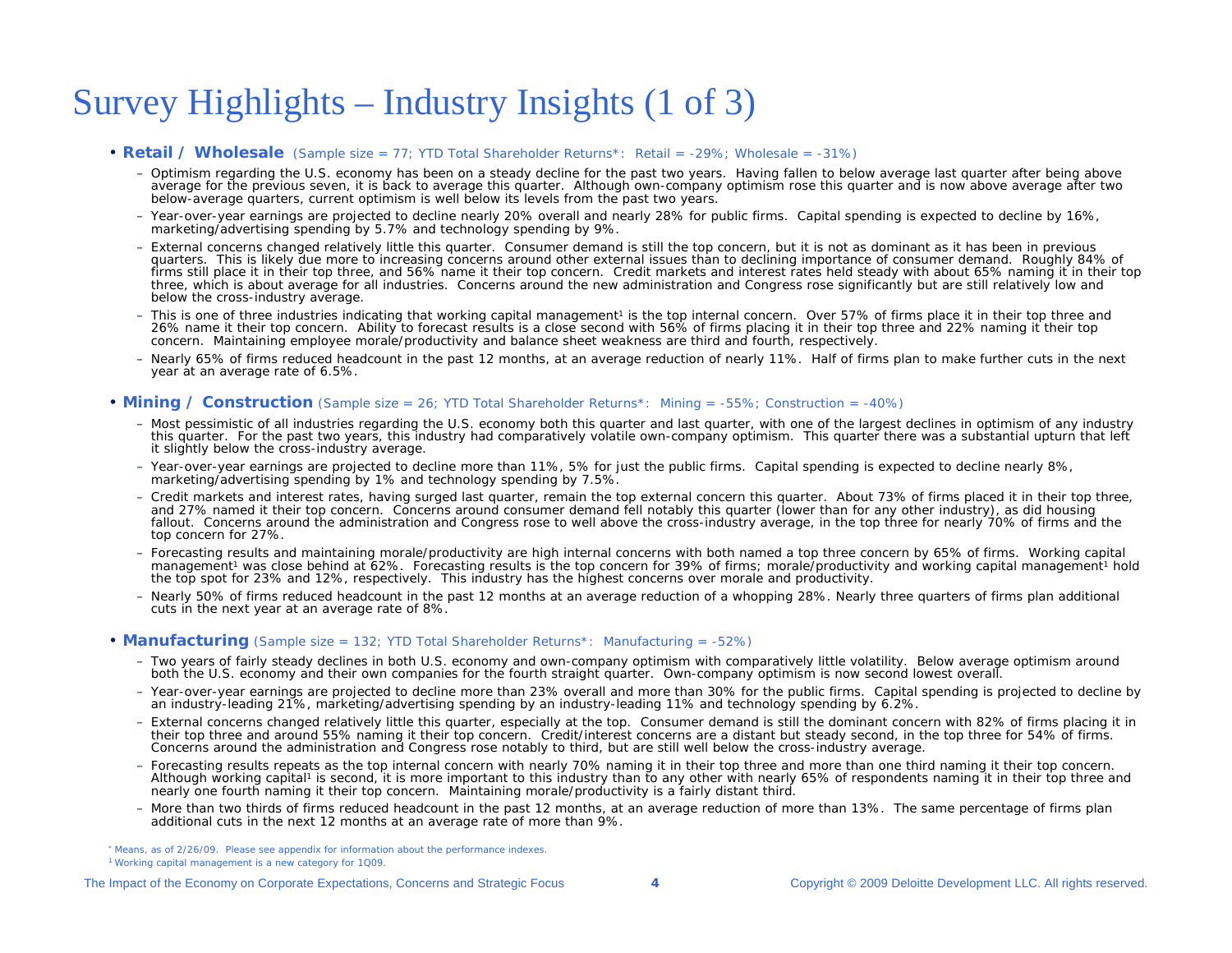### Survey Highlights – Industry Insights (2 of 3)

#### • Transportation / Energy (Sample size = 29; YTD Total Shareholder Returns\*: Transportation = -35%; Energy = -46%; Utilities = -36%)

- Has had above average optimism around the U.S. economy for the past four quarters, with the highest industry optimism last quarter and second-highest this quarter. Own-company optimism has been above average for seven straight quarters (frequently leading all other industries) but has fallen to the industry average this quarter. Both categories of optimism are at their two-year lows.
- Year-over-year earnings are projected to decline nearly 6% overall and more than 14% for the public firms. Capital spending is projected to decline nearly 8% and marketing/advertising spending by 3.4%. Technology spending is projected to increase by a modest 1%.
- Concerns around consumer demand fell notably this quarter but still top the list with 66% of firms naming it in their top three and 45% naming it their top concern. Credit/interest is in the top three for 62% of firms and the top concern for 21%. Concerns around the administration and Congress are third but well below average.
- Forecasting results, last quarter's top internal concern, declined markedly to third place this quarter. Working capital1 and maintaining morale/productivity are now the dominant internal concerns with 52% of firms placing each in their top three. Working capital1 is the top issue for 35% of firms, and maintaining morale/productivity is the top concern for 14%. Worries about balance sheet weakness, which rose last quarter, fell substantially this quarter.
- Half of firms reduced headcount over the past year at an average rate of nearly 9%. Roughly 40% of firms plan additional cuts over the next 12 months, at an average rate of almost 5%.

#### • **Communications / Media** (Sample size = 10; YTD Total Shareholder Returns\*: Telecommunications = -41%; Media = -58%)

- Has been more pessimistic than average around the U.S. economy for six of the past seven quarters and is second lowest this quarter. Own-company optimism plummeted this quarter, falling well below all other industries and even below the average level for the U.S. economy – the only time this is happened in the past eight quarters for any industry.
- Year-over-year earnings are projected to be flat for all firms and to rise nearly 7.5% for public firms. Capital spending is projected to decline nearly 9.5%, marketing/advertising spending by 2% and technology spending by nearly 5%.
- Concerns around consumer demand, the top external concern last quarter, rose again this quarter making this industry the most concerned overall about consumer demand with 90% of firms placing it in their top three and 60% naming it their top concern. Credit/interest concerns declined somewhat and are a fairly distant second. Concerns around housing market fallout rose markedly into third place this quarter. This industry appears to have the lowest overall concern about the administration and Congress.
- Forecasting results repeats as the top internal concern this quarter with 80% of firms naming it in their top three and 30% naming it their top concern. Balance sheet weakness skyrocketed this quarter and is the top concern for 50% of firms. Maintaining morale/productivity plummeted and worries over healthcare costs rose to third. Working capital<sup>1</sup>, the dominant concern across industries, ranks only sixth in this industry.
- A whopping 80% of the 10 firms answering this question reduced headcount over the past year at an average rate of 9%. Two thirds of firms plan cuts in the next 12 months at an average rate of nearly 10%.
- For all of these findings, it is important to keep in mind that the sample size for this industry is relatively small only 10 firms.

#### • Tech / Software / Biotech (Sample size = 27; YTD Total Shareholder Returns\*: Hardware = -44%; Software = -41%; Biotech = -13%)

- Well above average optimism around the U.S. economy for the past four quarters and third-highest this quarter after falling slightly from last quarter. Owncompany optimism was above average and flat for four straight quarters but has fallen to third lowest over the past two quarters.
- Year-over-year earnings are projected to decline 12.5% overall and 17% for public firms. Capital spending is projected to decline by nearly 2% and technology spending by 1%. Marketing/advertising spending is projected to rise 7%.
- Consumer demand, overtaken as the top external concern last quarter by sharply increasing concerns around credit/interest, is again the top external concern this quarter with 63% of firms placing it in their top three and 52% naming it their top concern. Credit/interest concerns are a close second with 63% of firms placing it in their top three and 22% naming it their top concern. Concerns about the administration and Congress are a very distant third with no significant movement.
- Internal concerns changed relatively little this quarter. Forecasting results, the dominant concern last quarter, declined somewhat but is still the top concern with 70% of firms placing it in their top three and over half naming it their top concern. Maintaining morale/productivity and working capital management<sup>1</sup> are second and third, respectively.
- More than 70% of firms reduced headcount over the past year at an average reduction of nearly 16%. Just over half of firms plan further reductions in the next 12 months, at an average rate of nearly 7%.

\* Means, as of 2/26/09. Please see appendix for information about the performance indexes. 1 Working capital management is a new category for 1Q09.

The Impact of the Economy on Corporate Expectations, Concerns and Strategic Focus **5** Copyright © 2009 Deloitte Development LLC. All rights reserved.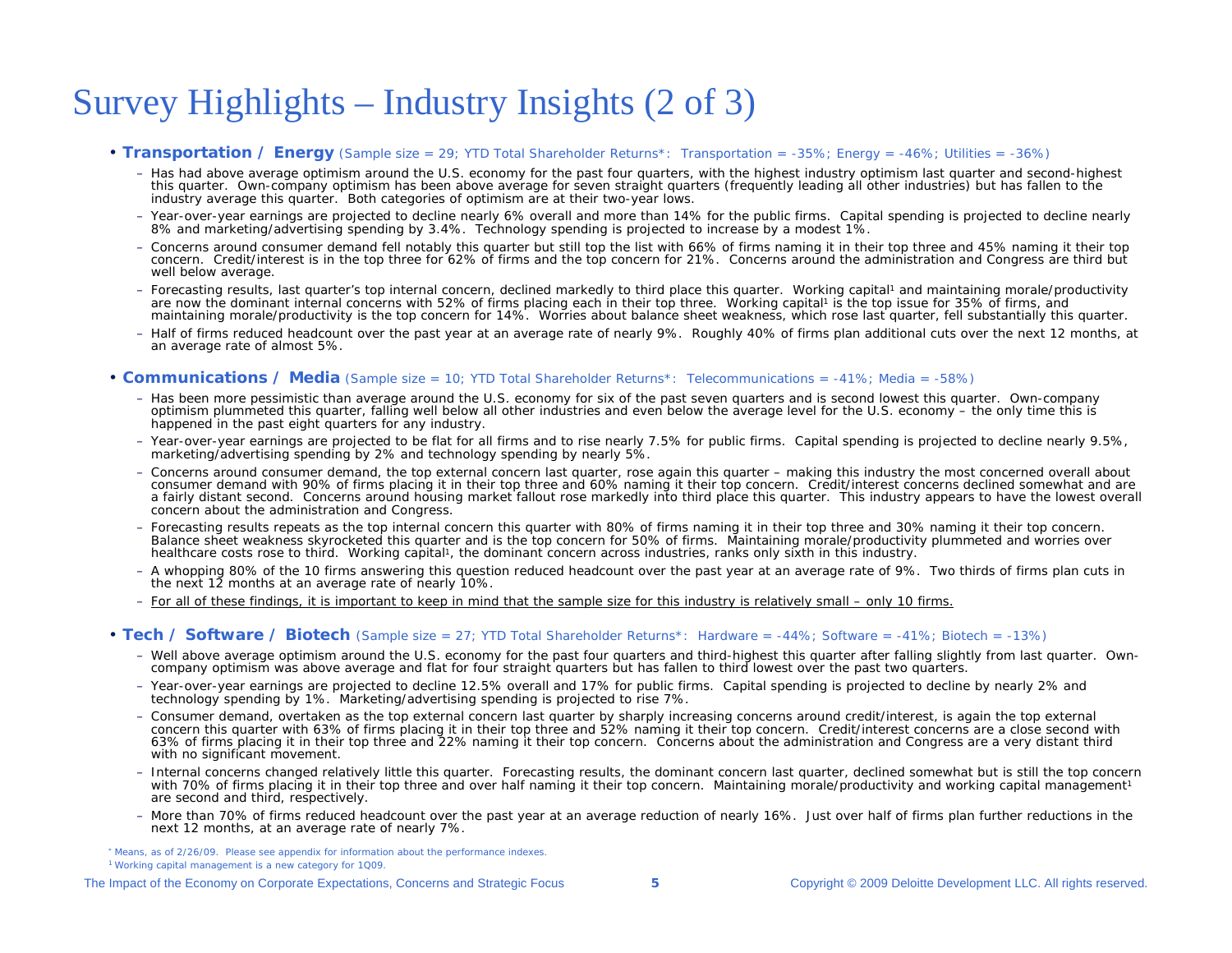### Survey Highlights – Industry Insights (3 of 3)

#### • **Banking / Finance / Insurance** (Sample size = 71; YTD Total Shareholder Returns\*: Banking/Finance/Insurance = -49%)

- Slightly higher than average optimism regarding the U.S. economy after six straight quarters of below-average optimism. Although still quite low, economic optimism rose slightly this quarter. Despite all of the financial institutions chaos, own-company optimism rose more than two points this quarter – more than for any other industry.
- Year-over-year earnings are projected to decline nearly 15% overall and more than 20% for public firms. Capital spending is projected to decline 7%, marketing/advertising spending by a comparatively high 10.8% and technology spending by nearly 6.5%.
- Credit markets/interest rates are again the dominant external concern with 82% of firms naming it in their top three and 38% naming it their top issue. Credit market concerns are stronger for this industry than for any other industry, including mining/construction. Concerns around the new administration and Congress are the second highest (leapfrogging housing fallout, financial regulation and consumer demand this quarter) with half of firms naming it in their top three and 17% naming it their top concern.
- Internal concerns changed very little this quarter. Forecasting results and balance sheet weakness are again the top concerns, named in the top three by 56% and 48% of firms, respectively. Both are named the top concern by roughly 30% of firms. Maintaining morale/productivity declined somewhat but is still third. Working capital<sup>1</sup> concerns are fourth and second lowest across industries.
- Roughly 47% of firms reduced headcount over the past 12 months at an average rate of 14%. Around 40% of firms plan further cuts over the next year at an average rate of 7.3%.

#### • **Services / Consulting** (Sample size = 48; YTD Total Shareholder Returns\*: Services/Consulting = -39%)

- Normally middle-of-the-pack regarding the U.S. economy, optimism this quarter fell more sharply than for any other industry and is now third lowest overall. Own-company optimism has been significantly above average the last three quarters but fell sharply this quarter and is now slightly above the average.
- Year-over-year earnings are projected to rise nearly 5.5% on the whole, but to decline 4.3% for the public firms. Capital spending is projected to decline nearly 7% and marketing/advertising spending by nearly 3%. Technology spending is projected to rise around 1.5%.
- External concerns changed relatively little this quarter. Consumer demand ranks first with 60% of firms naming it in their top three and 40% naming it their top concern. Credit market/interest concerns are second, roughly at the cross-industry average. Concerns about the administration and Congress are third and are above average with more than half of firms naming it in their top three and 20% naming it their top concern.
- As is typical within this industry, no internal concerns are particularly dominant. Maintaining morale/productivity and forecasting results are again the top concerns with 54% and 46% of firms placing it in their top three, respectively. Working capital<sup>1</sup> concerns are third at 42%.
- Roughly 60% of firms cut jobs over the past 12 months at an average rate of 11.6%. Around 45% of firms plan further cuts over the next year at an average rate of 9.4%.

#### • Healthcare / Pharmaceutical (Sample size = 40; YTD Total Shareholder Returns\*: Healthcare = -34%; Pharmaceuticals = -16%)

- Optimism regarding the U.S. economy has been close to the cross-industry average for the past five quarters but jumped substantially this quarter, posting the largest gain and the highest optimism across industries. Own-company optimism has been above average for the past four quarters and rose markedly this quarter leaving this industry with the highest optimism overall. In spite of this gain, own-company optimism is lower than in all previous quarters except 4Q08.
- Year-over-year earnings are projected to rise 2.2% overall and more than 7% for the public firms. Capital spending is projected to decline 10%, marketing/advertising spending by 5.5% and technology spending by 4.3%.
- Concerns about the administration and Congress skyrocketed this quarter to take over the top spot. More than three fourths of firms rated this concern in their top three, and nearly 38% named it their top concern – much higher than for any other industry. Consumer demand is a distant second and is well below the cross-industry average. Credit market concerns are third and are lower for this industry than for any other.
- Perhaps due to its comparatively strong performance, there are no particularly dominant internal concerns for this industry. Working capital<sup>1</sup> is the top concern with 52% of firms naming it in their top three and 20% naming it their top concern. Managing IT systems and maintaining morale/productivity are next with 40% and 38% of firms placing it in their top three, respectively. Forecasting results, the dominant internal concern across industries, comes in sixth. This appears consistent with the relative optimism of this industry.
- A comparatively low 38% of firms reduced their workforces over the past 12 months at an average rate of 10.5%. Roughly one third of firms plan to make cuts in the next year, at an average rate of 9.3%.

\* Means, as of 2/26/09. Please see appendix for information about the performance indexes. 1 Working capital management is a new category for 1Q09.

#### The Impact of the Economy on Corporate Expectations, Concerns and Strategic Focus **6** Copyright © 2009 Deloitte Development LLC. All rights reserved.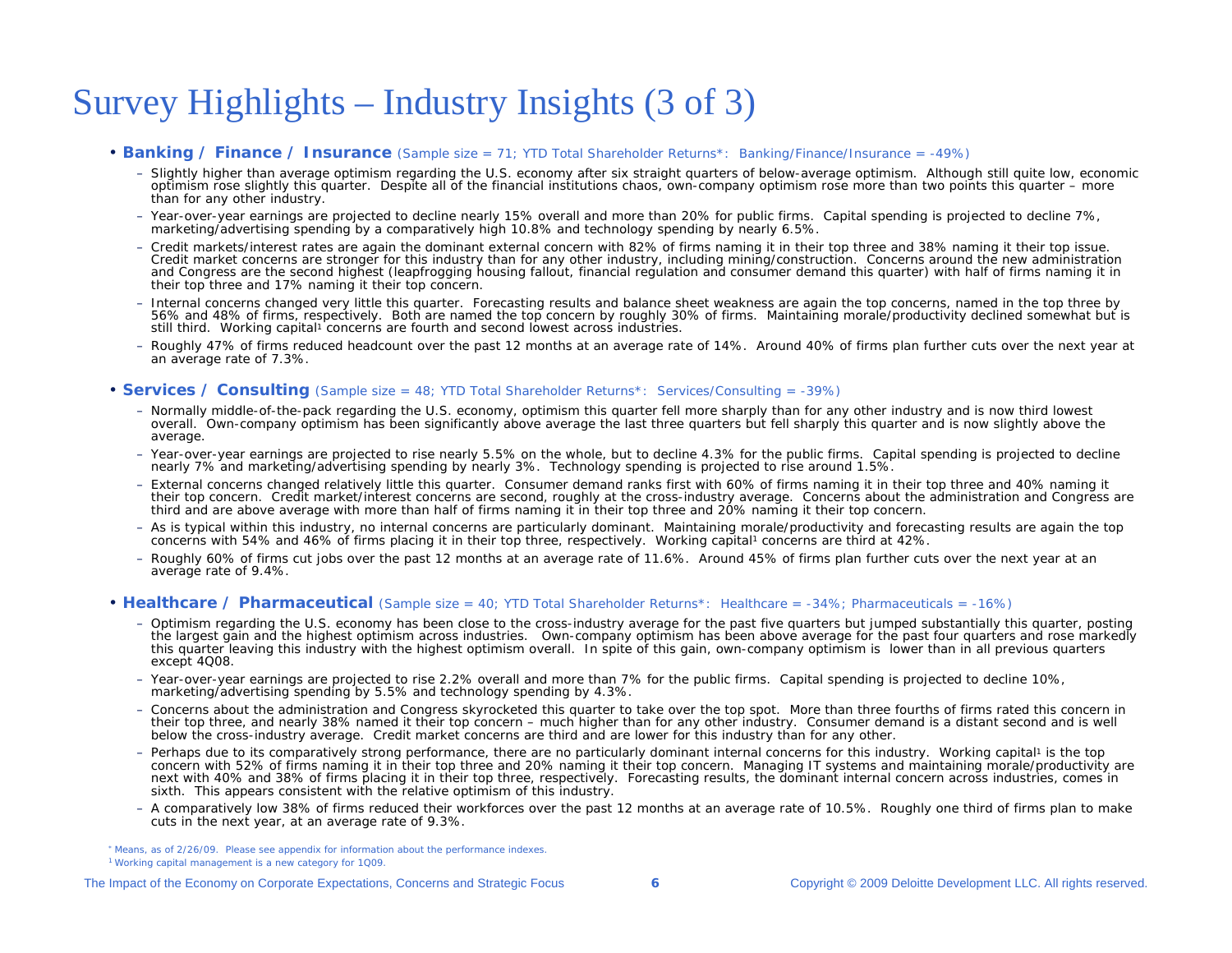### Survey Highlights – Topic Insights (1 of 2)

#### • **U.S. Economic Outlook**

#### – **Optimism Index**:

- More than two thirds of executives indicate they are less optimistic now than they were last quarter.
- Optimism has declined for three straight quarters with this quarter's index falling from 41.8 to 39.9 the lowest level on record. The index was at 65.0 eight quarters ago and at 51.8 four quarters ago. Since the 4Q08 meltdown the index has fallen nearly 14 points.
- Seven of the nine industries are more pessimistic around the U.S. economy this quarter than last quarter (the exceptions being the financial services and healthcare/pharmaceutical sectors). The most pessimistic industries are mining/construction and communications/media, both of which dropped sharply this quarter. The biggest changes in optimism are within services/consulting (5.3 point decline) and healthcare/pharma (3.8 point increase).

#### – **Economic Recovery**:

- Last quarter, 60% of executives believed the economy would begin recovery by the end of 2009; only 35% are that optimistic now.
- The vast majority of respondents (nearly 70%) currently believe recovery will begin in the first half of 2010 or earlier, and nearly 90% project commencement before 2011.
- Two of the industries with the most optimistic 2009 earnings estimates are considerably more optimistic about the timing of the economic recovery. Forty-five percent of transportation/energy and healthcare/pharma companies expect a 2009 recovery, with only 14% and 25% believing recovery will start after the middle of 2010, respectively.
- Mining/construction, communications/media and tech/software/biotech companies are more pessimistic with only 30% expecting a 2009 recovery and more than a third of them projecting mid 2010 or later. Nearly one third of communications/media companies (the industry with the lowest representation in the survey at just 10) don't expect recovery to begin until at least 2011.

#### • **Own-Company Outlook**

#### – **Own-Company Optimism**:

- Own-company optimism hit its new low this quarter falling to 53.4 from 54.7 (63.2 two quarters ago). The index was at 70 eight quarters ago and 63 four quarters ago. It has fallen nearly 10 points since the credit crunch escalated in the third quarter of 2008.
- Communications/media is the only industry whose own-company optimism is below their U.S economy optimism. Manufacturing is second-most pessimistic, with a strong index decline this quarter. Transportation/energy and services/consulting both had notable 5 point declines this quarter.
- **Earnings Outlook**:
	- Year-over-year earnings projections have worsened from a 10.2% drop last quarter to a 13.5% decline this quarter. Public firms appear to be struggling more than private, projecting a 20% earnings decline year-over-year.
	- The manufacturing and retail/wholesale sectors were the most pessimistic with 23% and 19% declines, respectively. Healthcare/pharma projected a 2.2% earnings increase, and services/consulting projected a 5.5% increase.
- **Hiring/Employment**:
	- More than 50% of firms have frozen hiring, and 60% will do so going forward.
	- Nearly 60% of companies have already reduced headcount and more than half will do so again within the next 12 months. 70% or more of manufacturing, communications/media and tech/software/biotech companies made cuts, versus less than 40% of healthcare/pharmaceutical companies.
	- Those who cut jobs let go an average of 13% of their workforces in the last 12 months. The rate was a whopping 28% for mining/construction companies and less than 9% for transportation/energy and communications/media. Those who will make cuts next year anticipate 8% reductions.

#### **Economy Optimism vs. Own-Company Optimism**

The optimism index for the U.S. economy has historically been below the own-company index with the spread running between 4 and 13 points over the past two years. This quarter's spread reached 13.5 after the economy index fell 1.9 points and the company index declined a more modest 1.3 points.<br>This result is consistent with the historically higher volatility of the e fell faster than economy optimism within five of the nine industries.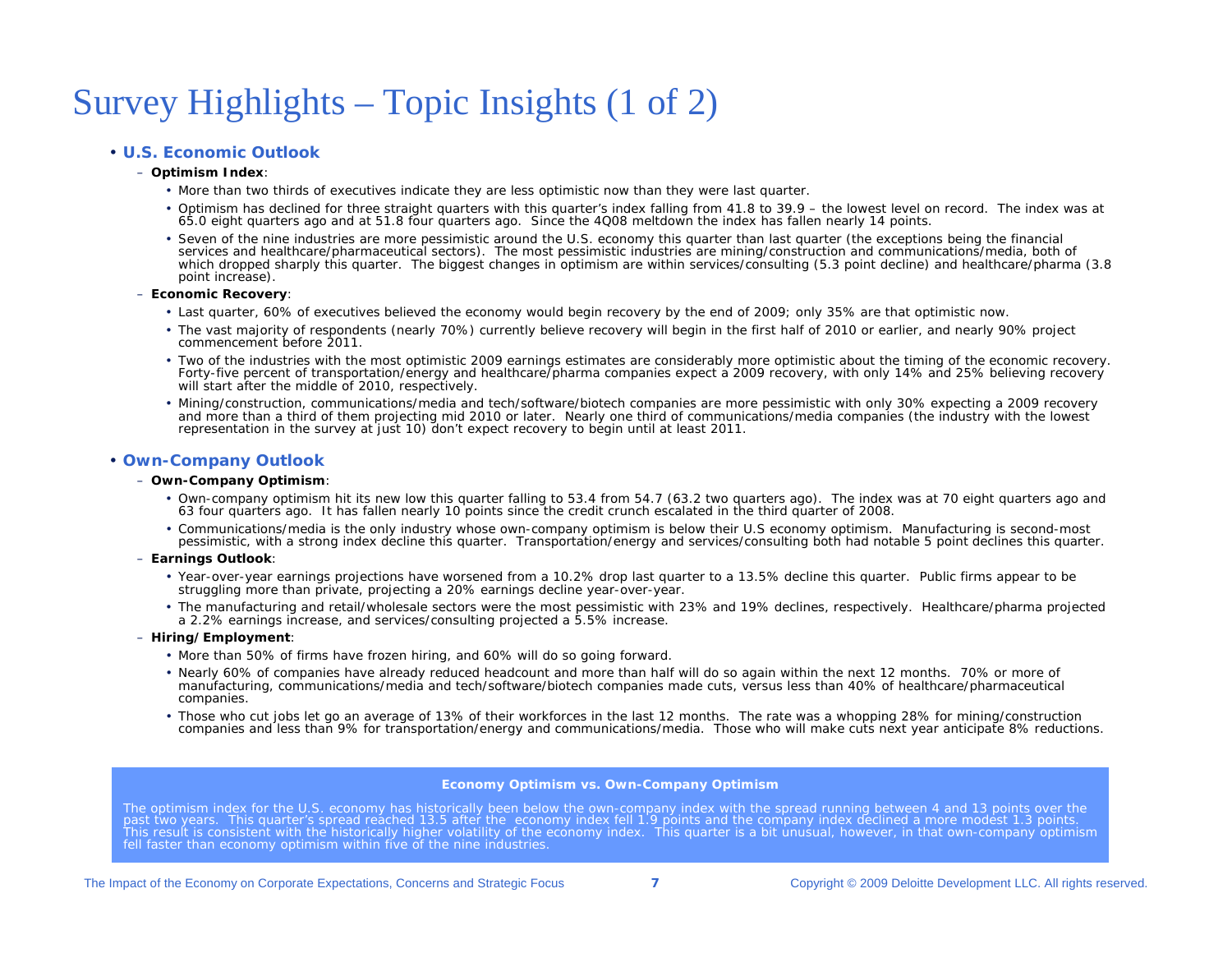### Survey Highlights – Topic Insights (2 of 2.)

#### – **M&A Outlook**:

 29% of firms plan to make acquisitions this year, and 14% of respondents plan to sell all or part of their companies. Tech/software/biotech firms (60% buying and 26% selling) and communications/media firms (40% buying and 30% selling) are particularly active on both fronts. Financial services firms are among the most likely to sell and are the least likely to acquire.

#### – **Credit Crisis**:

- •54% of companies are at least somewhat affected by the credit crisis with the primary difficulty being decreased credit availability.
- • Services/consulting has the highest percentage of firms indicating no effect; banking/finance/insurance the highest percentage of firms indicating strong effects.
- •74% of companies utilize credit lines, with levels averaging 23% of assets – the same as a year ago.
- Approximately 32% of companies' funding over the past six months has come from these credit lines (behind cash from profits and retained earnings at 61%), and these credit lines have been drawn down an average of 38%.

#### • **Top concerns**

#### – **External**:

- • Consumer demand again dominates external concerns, with over 68% of respondents naming it in their top three (71% last quarter) and 43% naming it as their top concern (44% last quarter). It is the top concern for six of the nine industries, and is highly dominant in the retail/wholesale, manufacturing and communications/media industries.
- • Credit markets/interest rate worries repeat as the second most pressing external concern with 64% naming it in their top three (versus 66% last quarter). It was in the top three for all nine industries and was the top concern for mining/construction and banking/finance/insurance.
- Concerns around the new administration and Congress rose substantially this quarter, with 44% of respondents (and eight of nine industries) naming it in their top three concerns. The healthcare/pharmaceutical sector named it their top concern, far ahead of any other. Of all sectors, communications/media had the lowest concerns in this area.
- • Housing market fallout and concerns fell to fourth this quarter with 32% naming it in their top three. Concerns around the costs of fuel and non-fuel commodities, substantial in the third quarter of 2008 but weak in the fourth, remained mild this quarter.

#### – **Internal**:

- • The ability to forecast results was again the dominant internal concern with 58% of respondents naming it in their top three (66% last quarter), and nearly 30% naming it their top concern (33% last quarter). It was the top concern for five of the nine industries.
- • Working capital management, a new addition for the 1Q09 survey, is the second highest concern this quarter with 52% of respondents (and seven of nine industries) naming it in their top three. It was the top concern for 21% of respondents and three industries. *This heavy importance is remarkable in light of the fact that one of respondents' other options, balance sheet weakness, contains significant topical overlaps that make it compete with this concern for votes. Balance sheet weakness was still a top concern, indicating a strong shift in attention toward balance sheet and liquidity issues.*
- Maintaining morale and productivity during the downturn is the third highest concern this quarter with 52% naming it in their top three. Only 13% named it their top concern, but it was in the top three for eight of the nine industries and was the top concern in services/consulting.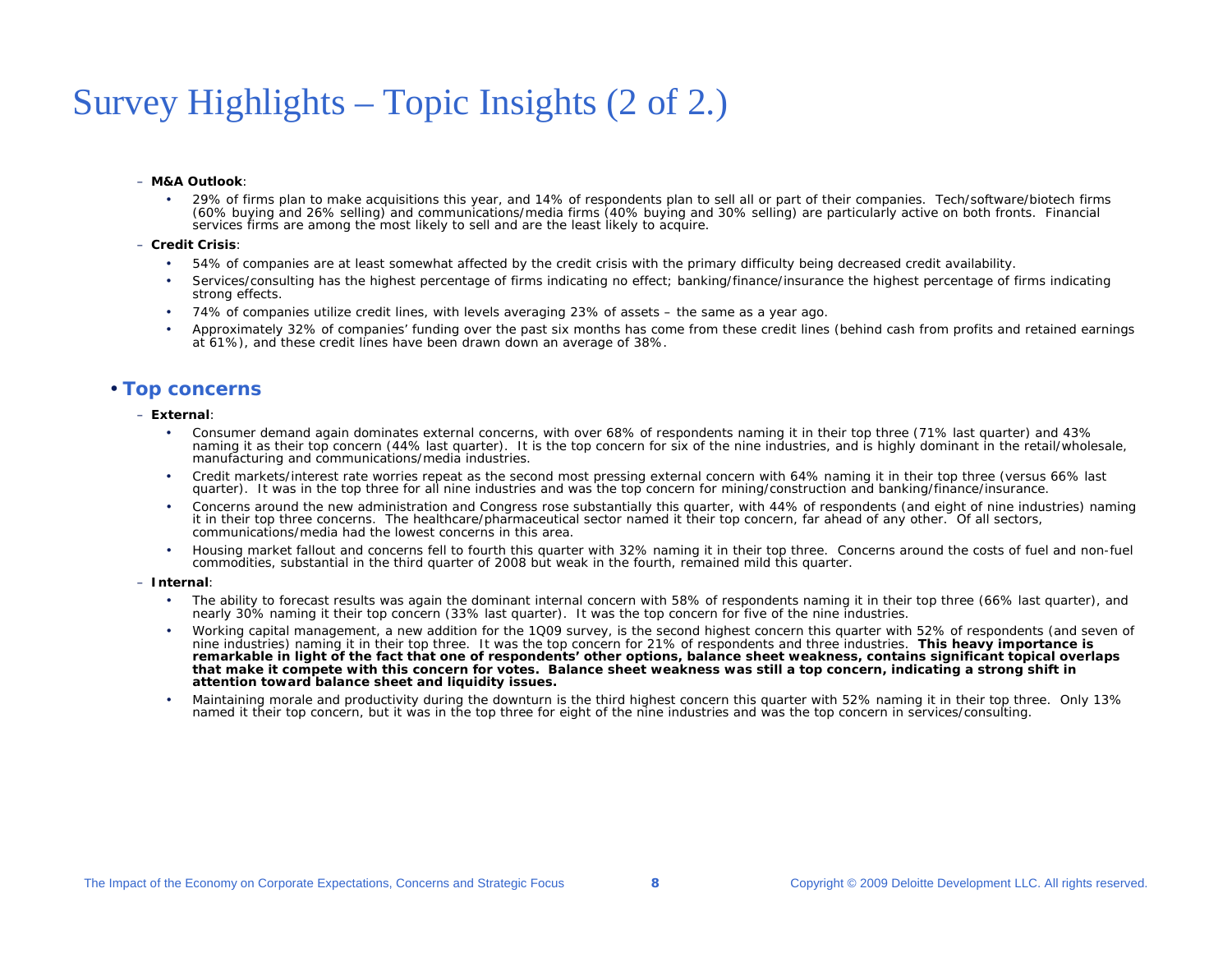### Survey Highlights – Strategic Focus\*

#### • **Strategic focus highest for revenue growth across all industries**

- Revenue growth was the dominant focus for all industries with 44.2% focus overall.
- The heavy focus on revenues is consistent with "consumer demand" being the dominant external concern.
- Margins were second with 32.2%, split between direct costs (17.4%) and overhead costs (14.8%).
- While employee attraction/retention was the top internal concern, capability development received only 10.8% of strategic focus.
- The survey results for this question will come into better perspective as we measure strategic focus over time.

#### • **Company size correlated with strategic focus**

- The smallest three classes of companies (less than \$500 million) had the heaviest focus on revenues/growth.
- The largest three classes of companies (more than \$1 billion) had the heaviest focus on costs and on asset efficiency.

#### • **Ownership type correlated with strategic focus**

- NYSE, government and nonprofit enterprises tended to have the highest focus on costs.
- NYSE, and nonprofit enterprises tended to have the highest focus on asset efficiency; government had the lowest focus on asset efficiency.
- NASDAQ and private companies tended to have the highest focus on growth and lowest focus on costs.
- Government, private and nonprofit enterprises tended to have the highest focus on capability development considerably higher than that of public companies.

\* The findings on this page are carried over from the 3<sup>rd</sup> quarter of 2008, as are the charts relating to strategic focus in the "charts/analysis" section. The question regarding companies' strategic focus will be asked yearly, but the results will be included in all quarterly reports to provide consistent context and insight.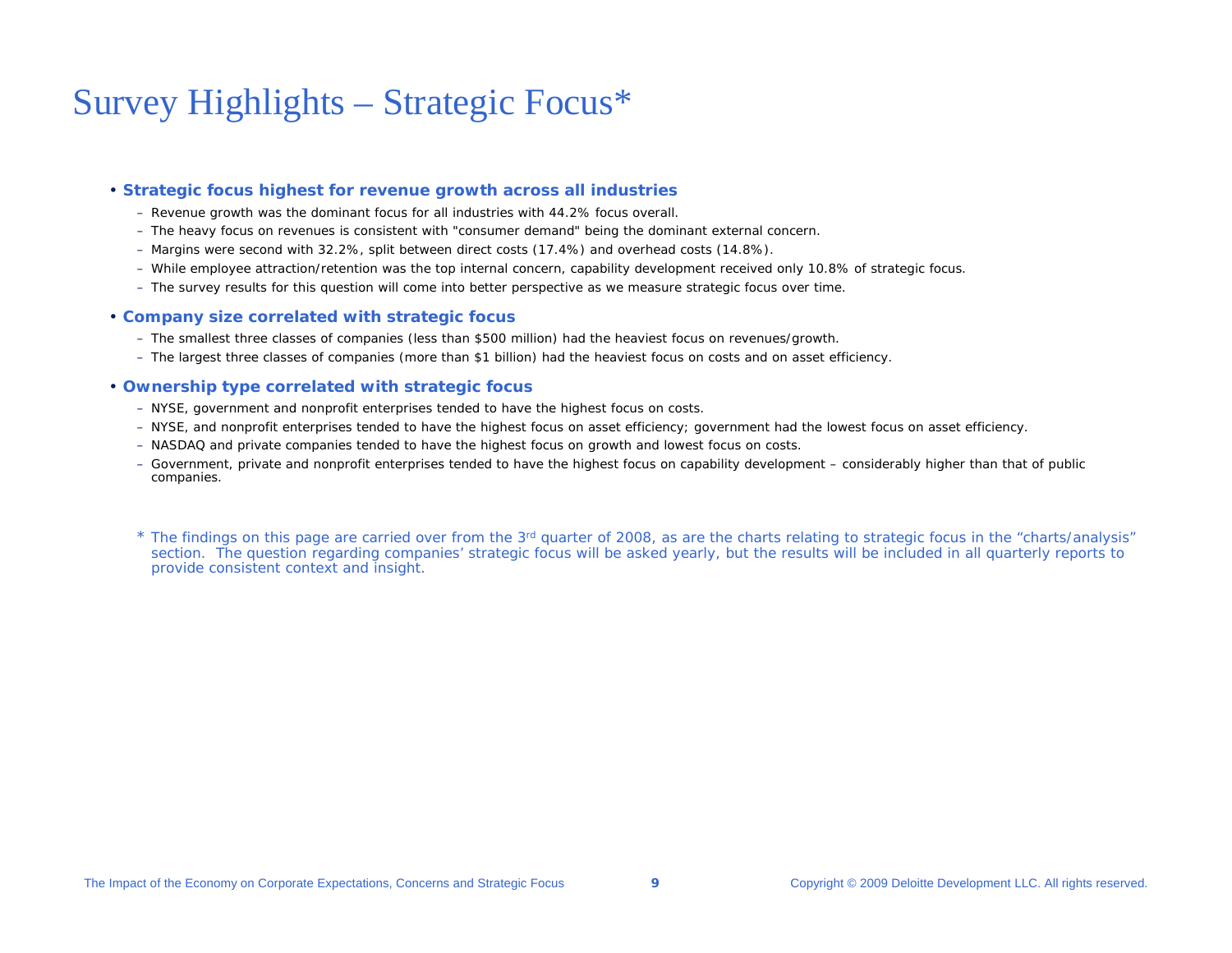### Charts / Analysis

Please see [www.cfosurvey.org](http://www.cfosurvey.org/) for survey source data and further analysis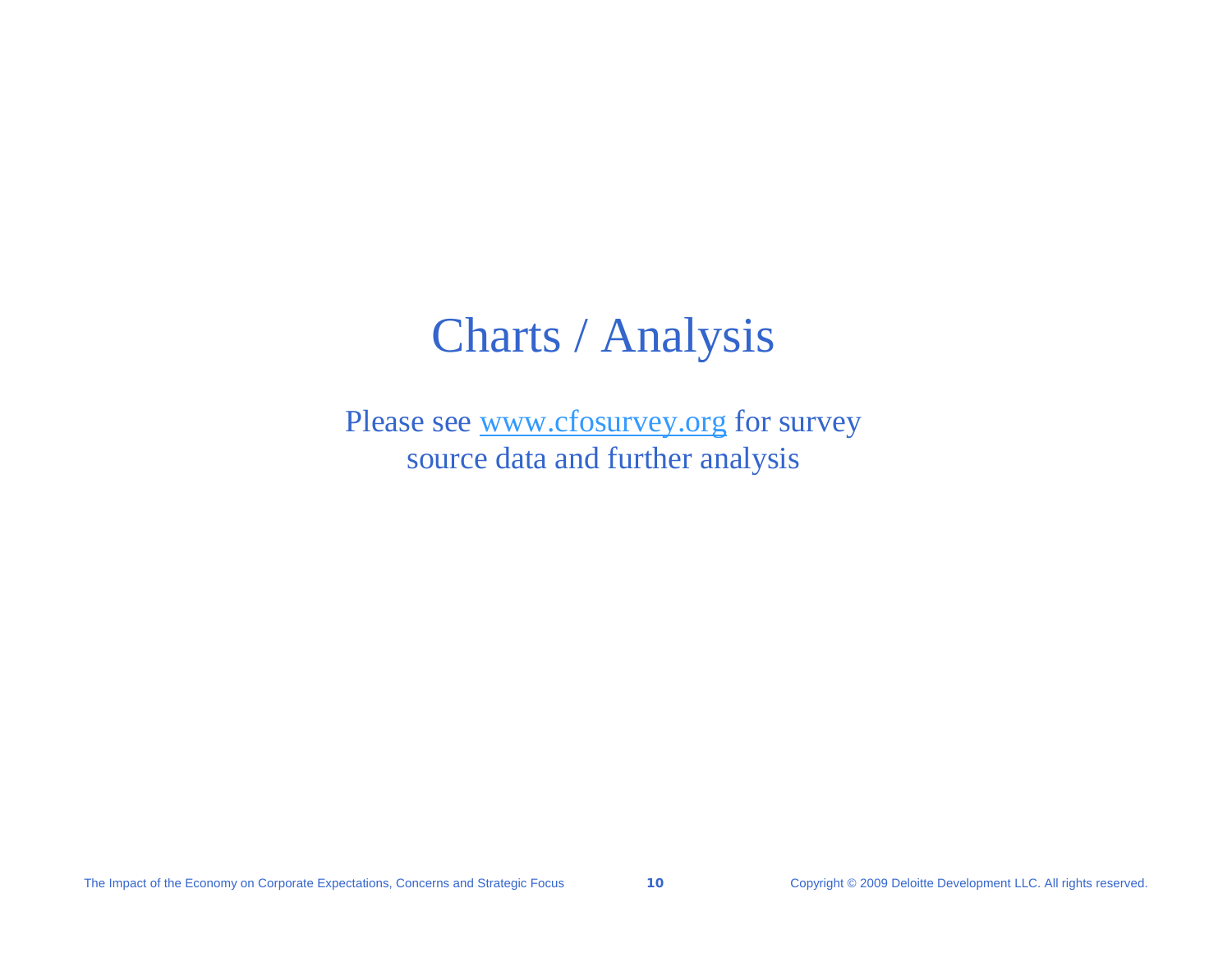### Industry Performance

#### **Industry Total Shareholder Returns**

(as of February 26, 2009)

|                                              |                                  | <b>YTD</b> |        | 3 Year |        |
|----------------------------------------------|----------------------------------|------------|--------|--------|--------|
| <b>Survey Industries</b>                     | <b>Corresponding Indexes</b>     | Mean       | Median | Mean   | Median |
| <b>Retail/Wholesale</b>                      | <b>Consumer Services</b>         | $-29%$     | $-31%$ | $-5%$  |        |
|                                              | <b>Consumer Goods</b>            | $-31%$     | $-30%$ | $-6%$  | $-5%$  |
| <b>Mining/Construction</b>                   | Mining                           | $-55%$     | $-62%$ | $-15%$ | $-9%$  |
|                                              | Construction                     | $-40%$     | $-41%$ | $-26%$ | $-24%$ |
| <b>Manufacturing</b>                         | Manufacturing                    | $-52%$     | $-52%$ | $-13%$ | -12%   |
| <b>Transportation/Energy</b>                 | Transportation                   | $-35%$     | $-36%$ | $-17%$ | $-12%$ |
|                                              | Energy                           | -46%       | $-49%$ | $-6%$  | $-7%$  |
|                                              | <b>Utilities</b>                 | $-36%$     | $-34%$ | $-5%$  | $-3%$  |
| <b>Communications/Media</b>                  | <b>Telecommunications</b>        | $-41%$     | $-40%$ | $-11%$ | $-8%$  |
|                                              | <b>Media</b>                     | $-58%$     | $-59%$ | -28%   | $-27%$ |
| Tech/Software/Biotech                        | Hardware                         | $-44%$     | $-43%$ | $-13%$ | $-11%$ |
|                                              | Software                         | $-41%$     | $-44%$ | $-11%$ | $-11%$ |
|                                              | <b>Biotech</b>                   | $-13%$     | $-13%$ | 2%     | 0%     |
| <b>Banking/Finance/Insurance</b>             | <b>Banking/Finance/Insurance</b> | $-49%$     | $-50%$ | $-21%$ | $-19%$ |
| Services/Consulting                          | Services/Consulting              | -39%       | $-39%$ | $-10%$ | $-11%$ |
| <b>Healthcare/Pharmaceuticals</b> Healthcare |                                  | $-34%$     | $-35%$ | $-9%$  |        |
|                                              | <b>Pharmaceuticals</b>           | -16%       | $-32%$ | $-5%$  | $-7%$  |

Source: Analysis of Deloitte-defined indexes. Component companies are publicly-traded, US-based companies with market capitalizations of approximately \$500m or more. Note that the indexes are NOT restricted to survey participants, many of whom are not publicly traded.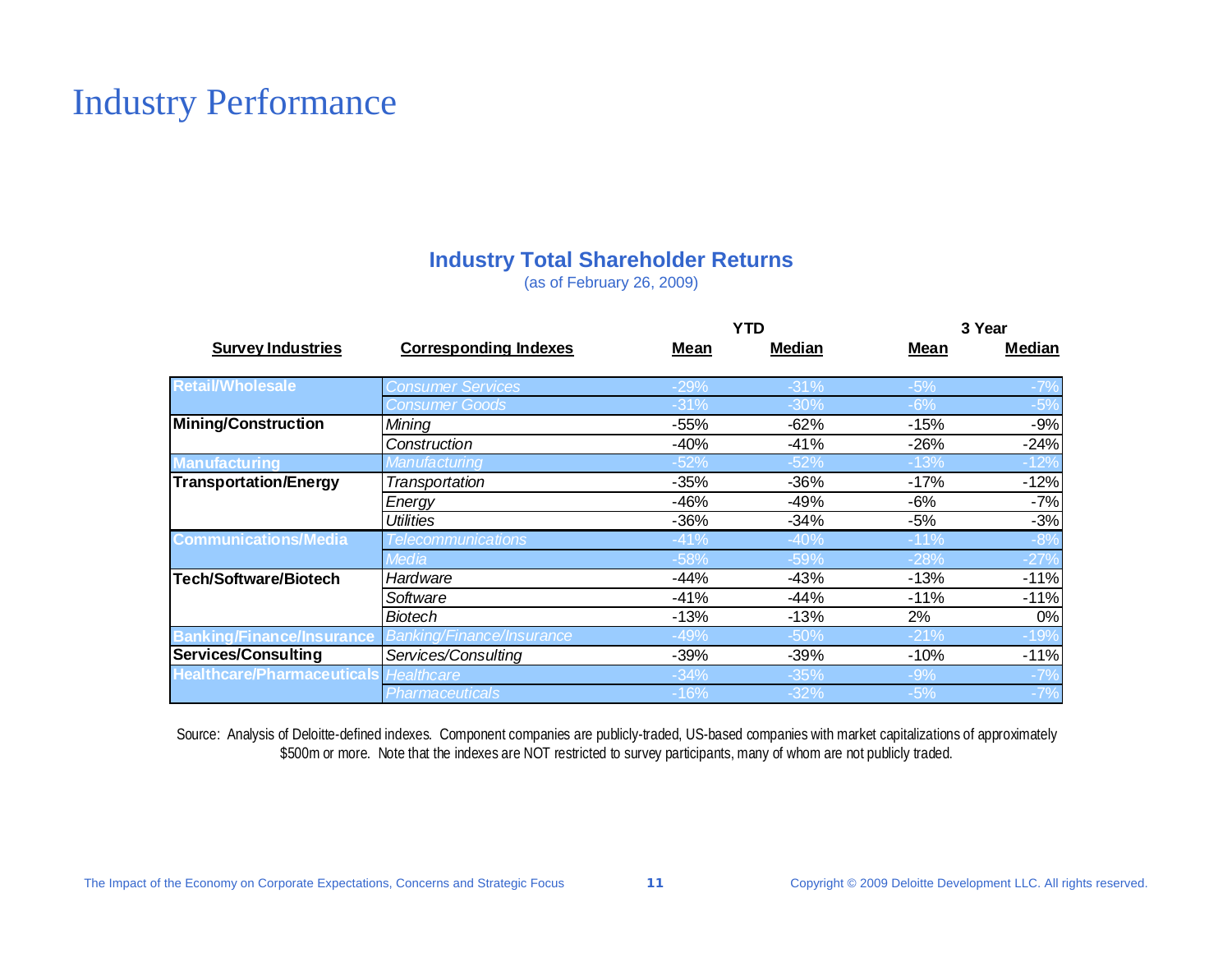### Optimism – Industry Level

Black lines  $=$  Own company Gray lines  $=$  U.S. economy

Dotted lines = Cross-industry averages (static for all graphs) Solid lines = Industry-specific

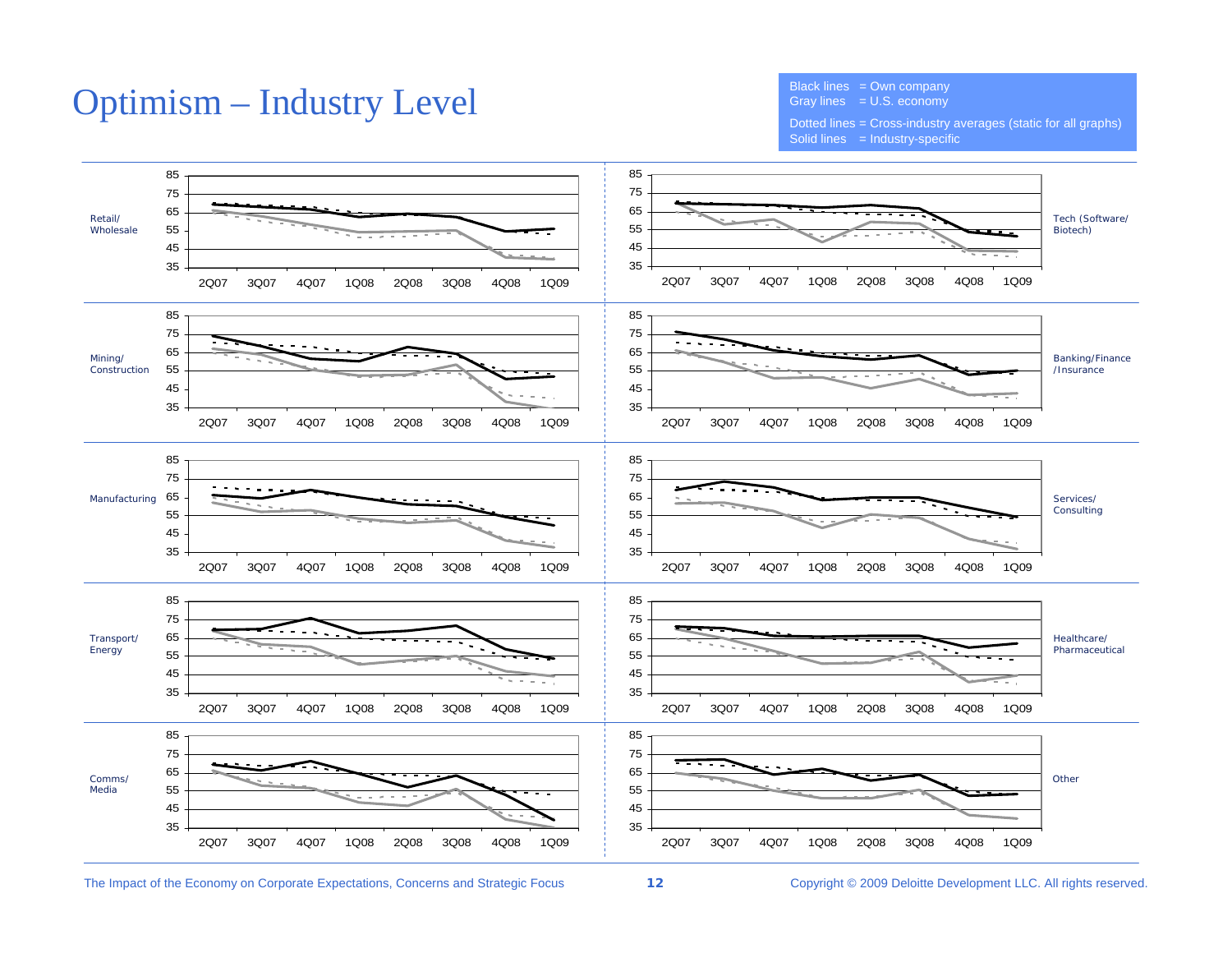## (By Industry)

#### **Actual Question Asked:**

#### **What are the top three EXTERNAL concerns facing your corporation?**

|                          |                                                  | Current      | Previous     |
|--------------------------|--------------------------------------------------|--------------|--------------|
| <b>External Concerns</b> | - Consumer demand (ConsDem)                      | Mean = $1.7$ | $Mean = 1.8$ |
|                          | - Credit markets / Interest rates (Cred/Int)     | Mean $= 1.3$ | Mean $= 1.4$ |
|                          | - Cost of fuel (FuelCost)                        | Mean $= 0.2$ | Mean $= 0.2$ |
| (By Industry)            | - Cost of non-fuel commodities (NonFuel)         | Mean $= 0.2$ | $Mean = 0.2$ |
|                          | - Housing market fallout (Housing)               | $Mean = 0.6$ | Mean $= 0.6$ |
|                          | - New administration/Congress (GovtChg)          | Mean $= 0.9$ | Mean $= 0.6$ |
|                          | - Currency Risk (CurRisk)                        | Mean $= 0.2$ | $Mean = 0.3$ |
|                          | - Financial regulation (FinReg)                  | Mean $= 0.3$ | $Mean = 0.3$ |
|                          | - Other $(Other)^2$                              | Mean $= 0.3$ | $Mean = 0.3$ |
|                          | - Foreign competition (ForComp)                  | Mean $= 0.1$ | Mean $= 0.1$ |
|                          | - Environmental regulation (EnvReg)              | $Mean = 0.1$ | Mean $= 0.1$ |
|                          | - Trade policies and trade agreements (TradePol) | $Mean = 0.1$ | $Mean = 0.0$ |
|                          |                                                  |              |              |

1 Wording for the 4Q08 survey was "Volatility of the dollar'<br>2 "Other" only noted on chart if it was material (only on Tech (Software/Biotech),<br>Transportation/Energy and Healthcare/Pharmaceutical)

Reverse Scale, Weighted by Number of Respondents (Higher number = greater weighted importance)

| 10 2009                       | <b>LEAST</b><br><b>Concerned</b><br>$\mathbf{o}$                                                                                 | -1                                                             |                                     |                                            | <b>MOST</b><br><b>Concerned</b><br>$\overline{2}$ |
|-------------------------------|----------------------------------------------------------------------------------------------------------------------------------|----------------------------------------------------------------|-------------------------------------|--------------------------------------------|---------------------------------------------------|
| Retail/<br>Wholesale          | CurRisk<br>FinReg<br>NonFuel                                                                                                     | Housing                                                        | Cred/Int                            |                                            |                                                   |
|                               | EnvReg<br>ForComp<br>FuelCost<br>TradePol                                                                                        | GovtChg                                                        |                                     |                                            | $ConsDem \leq$                                    |
| Mining/<br>Construction       | ForCompNonFuel<br>TradePol<br>EnvReg<br>CurRisk<br>FuelCost                                                                      | ConsDem $\leq$<br>$\Rightarrow$ FinReg<br>Housing $\leftarrow$ | Cred/Int<br>$\Rightarrow$ GovtChq   |                                            |                                                   |
| Manufacturing                 | Findepol<br>EnvReg Currisk<br>EinReg ForComp<br>$\overline{\phantom{a}}$<br>FinReg<br>$NonFuel \leftarrow$<br>FuelCost           | GovtChg<br>Housing                                             | Cred/Int                            |                                            | ConsDem                                           |
| Transportation/<br>Energy     | CurRisk <tradepol nonfuel<br="">Housing<br/>ForComp<br/><math>FinReg \leftarrow</math><br/>FuelCost <math>\leq</math></tradepol> | GovtChg<br>Other<br>$\overline{\phantom{0}}$                   | $\Rightarrow$ Cred/Int<br>$\bullet$ | $ConsDem \leftarrow$                       |                                                   |
| Communications/<br>Media      | TradePol <sub>CurRisk</sub><br>FuelCost<br>FinReg<br>EnvReg NonFuel<br>$\bullet$<br>ForComp<br>GovtChg $\leftarrow$              | $\rightarrow$ Housing                                          | $Cred/Int \leftarrow$               | $\overline{\phantom{0}}$                   | $\rightarrow$ ConsDem                             |
| Tech (Software/<br>Biotech)   | <b>TradePol</b><br>EnvReg<br>Housing $\leftarrow$<br>FuelCost<br>FinReg<br>ForComp<br>NonFuel                                    | Other<br>GovtChg<br><b>CurRisk</b>                             | Cred/Int                            | $\rightarrow$ ConsDem                      |                                                   |
| Banking/Finance/<br>Insurance | FuelCost<br>NonFuel<br>TradePol<br><b>EnvRegCurRisk</b><br>ForComp                                                               | Housing<br>FinReg<br>GovtChg<br>ConsDem                        |                                     | Cred/Int                                   |                                                   |
| Services/<br>Consulting       | TradePol<br>EnvReg CurRisk<br>ForComp<br>FuelCost<br>FinReg<br>NonFuel                                                           | $\geq$ Housing                                                 | Cred/Int<br>GovtChg                 | $ConsDem \longleftarrow$                   |                                                   |
| Healthcare/<br>Pharmaceutical | ForComp<br><b>CurRisk</b>                                                                                                        | Other                                                          | $Cred/Int \leftarrow$               | $\overline{\phantom{a}}$<br>$\geq$ GovtChg |                                                   |
|                               | FinReg<br>FradePol <sub>Housing</sub>                                                                                            |                                                                | ConsDem                             |                                            | Plot location is horizontal center of the text    |

Data provided by Duke University/CFO Magazine Global Business Outlook Survey, 1<sup>st</sup> Quarter, 2009. Analysis framework provided by Deloitte.

The Impact of the Economy on Corporate Expectations, Concerns and Strategic Focus **13** Copyright © 2009 Deloitte Development LLC. All rights reserved.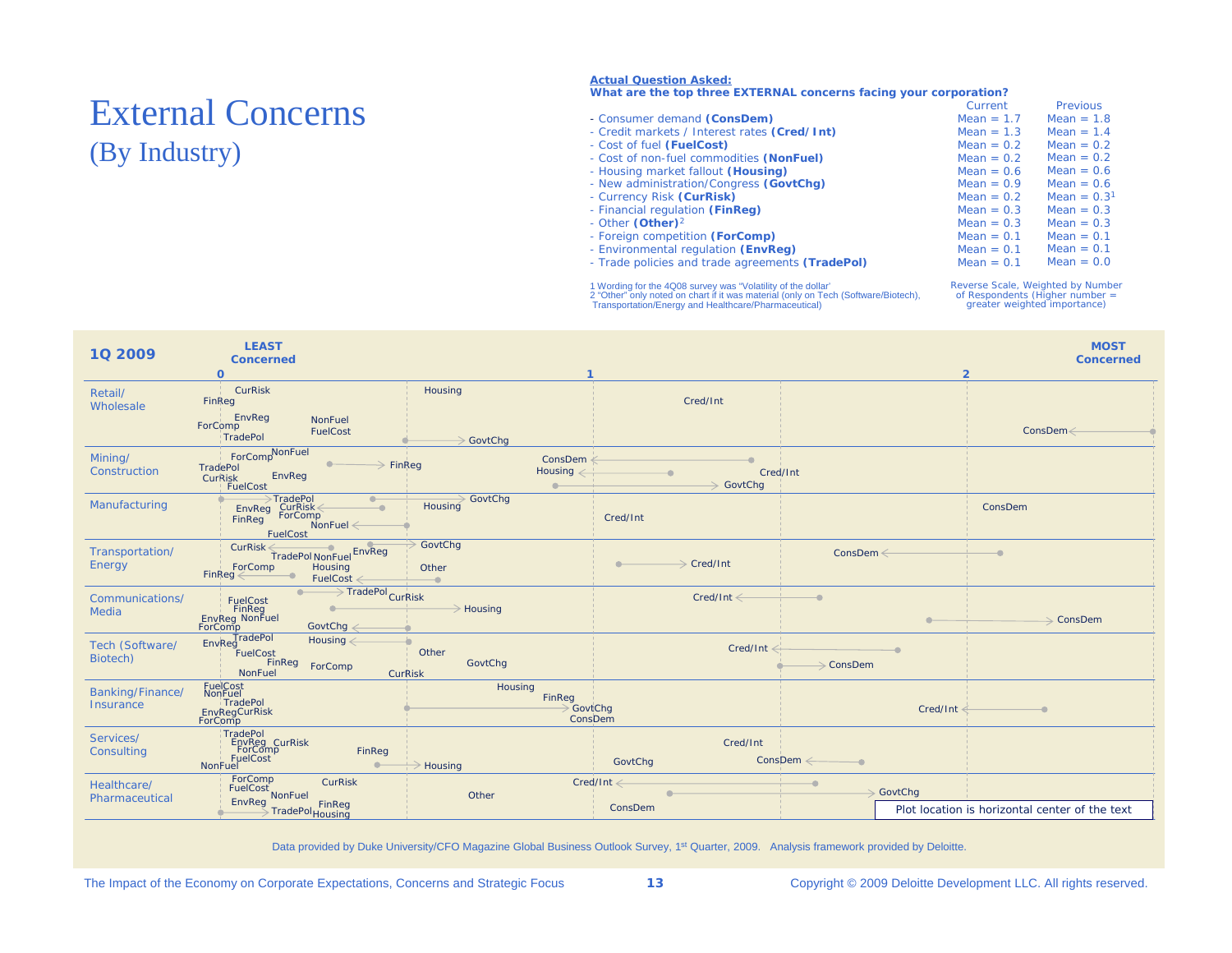### Internal Concerns (By Industry)

#### **Actual Question Asked:**

#### **What are the top three INTERNAL concerns facing your corporation?**

|                                                             | Current      | <b>Previous</b> |
|-------------------------------------------------------------|--------------|-----------------|
| - Attracting and retaining qualified employees (AttrEmpl)   | $Mean = 0.4$ | $Mean = 0.5$    |
| - Ability to forecast results (FrcstResults)                | Mean $= 1.3$ | Mean = $1.5$    |
| - Cost of health care (HC Cost)                             | $Mean = 0.4$ | Mean $= 0.6$    |
| - Supply Chain risk (SC Risk)                               | Mean $= 0.3$ | Mean $= 0.4$    |
| - Managing IT systems (IT Systems)                          | Mean = $0.2$ | Mean = $0.3$    |
| - Balance sheet weakness (Weak BS)                          | Mean = $0.7$ | $Mean = 0.8$    |
| - Other (Other) <sup>1</sup>                                | $Mean = 0.2$ | Mean $= 0.3$    |
| - Maintaining morale/productivity in downturn (Morale/Prod) | Mean = $1.0$ | Mean $= 1.2$    |
| - Pension Obligations (PensOblig)                           | Mean = $0.2$ | Mean $= 0.2$    |
| - Protection of intellectual property (IP Protection)       | $Mean = 0.1$ | $Mean = 0.1$    |
| - Data security (Data Security)                             | $Mean = 0.1$ | $Mean = 0.1$    |
| - Working capital management <sup>2</sup> (WorkCap)         | $Mean = 1.1$ | NA - New        |
|                                                             |              |                 |

1 "Other" noted on charts only if material 2 Working capital is a new category for 1Q09

Reverse Scale, Weighted by Number of Respondents (Higher number = greater weighted importance)

| 1Q 2009                                                            | <b>LEAST</b><br><b>Concerned</b><br>$\mathbf 0$                                                                                                                                                                                                                           |                                                                                         |                                               |                                                                  |                     | <b>MOST</b><br><b>Concerned</b><br>$\overline{2}$ |
|--------------------------------------------------------------------|---------------------------------------------------------------------------------------------------------------------------------------------------------------------------------------------------------------------------------------------------------------------------|-----------------------------------------------------------------------------------------|-----------------------------------------------|------------------------------------------------------------------|---------------------|---------------------------------------------------|
| Retail/<br>Wholesale                                               | <b>IP Protection</b><br>PensOblig<br>Data Security<br><b>IT Systems</b>                                                                                                                                                                                                   | Weak BS $\leftarrow$<br>AttrEmpl<br>HC Cost<br>$SC$ Risk $\leftarrow$                   | Morale/Prod                                   | WorkCap<br>$FrestResults \leftarrow$                             |                     |                                                   |
| Mining/<br>Construction                                            | <b>IT Systems</b><br>AttrEmpl<br><b>IP Protection</b><br>Data Security<br>PensObliq $\leq$                                                                                                                                                                                | $SC$ Risk HC $Cost$                                                                     |                                               | WorkCap<br>Morale/Prod $\swarrow$                                | FrcstResults        |                                                   |
| Manufacturing                                                      | AttrEmpl $\leftarrow$<br><b>IP Protection</b><br>IT Systems<br>Data Security                                                                                                                                                                                              | $\overline{\phantom{a}}$<br>SC Risk $\leq$<br>PensOblig Weak BS<br>$HC Cost \leftarrow$ |                                               | Morale/Prod $\leq$<br>WorkCap                                    | <b>FrcstResults</b> |                                                   |
| Transportation/<br>Energy                                          | <b>SC Risk</b><br><b>IP Protection</b><br>IT Systems $\leftarrow$<br>Data Security                                                                                                                                                                                        | Other<br>AttrEmpl<br>Weak BS<br>Wear<br>HC Cost<br>PensOblig                            |                                               | WorkCap<br>$FrestResults \leftarrow$<br>$Morale/Prod \leftarrow$ |                     |                                                   |
| AttrEmpl<br>← Communications/ IT Systems<br>Media SC Risk<br>Media | Data Security<br>IP Protection                                                                                                                                                                                                                                            | PensOblig<br>WorkCap<br>Morale/Prod $\leq$                                              | $\rightarrow$ HC Cost                         | $\rightarrow$ Weak BS                                            | <b>FrcstResults</b> |                                                   |
| Tech (Software/<br>Biotech)                                        | IT Systems<br>SC Risk<br>Data Security<br>PensOblig<br><u>PensOblig</u><br>PensOblig<br>Call PensOblig<br>PensOblig<br>PensOblig<br>PensOblig<br>PensOblig<br>PensOblig<br>PensOblig<br>PensOblig<br>PensOblig<br>PensOblig<br>PensOblig<br>PensOblig<br>PensOblig<br>Pen | AttrEmpl<br>Weak BS                                                                     | WorkCap                                       | Morale/Prod                                                      | $FrestResults \leq$ |                                                   |
| Banking/Finance/<br>Insurance                                      | <b>SC Risk</b><br>PensOblig<br>IP Protection IT Systems<br>Data Security                                                                                                                                                                                                  | HC Cost AttrEmpl                                                                        | Morale/Prod<br>WorkCap                        | $\overline{\phantom{0}}$<br>Weak BS<br><b>FrcstResults</b>       |                     |                                                   |
| Services/<br>Consulting                                            | PensOblig<br>IT Systems<br>SC Risk <sub>IP</sub> Protection<br><b>Data Security</b>                                                                                                                                                                                       | AttrEmpl $\leq$<br>Weak BS<br>HC Cost $\leq$                                            | WorkCap                                       | $FrestResults \leftarrow \bullet$<br>Morale/Prod $\leftarrow$    |                     |                                                   |
| Healthcare/<br>Pharmaceutical                                      | Data Security<br><b>IP Protection</b><br>PensOblig<br>$SC$ Risk $\leftarrow$                                                                                                                                                                                              | FrestResults <<br>Other<br>AttrEmpl $\leq$<br>HC Cost                                   | Morale/Prod<br>→ IT Systems<br>Weak $BS \leq$ | $\overline{\phantom{a}}$<br>WorkCap                              |                     | Plot location is horizontal center of the text    |

Data provided by Duke University/CFO Magazine Global Business Outlook Survey, 1<sup>st</sup> Quarter, 2009. Analysis framework provided by Deloitte.

The Impact of the Economy on Corporate Expectations, Concerns and Strategic Focus **14** Copyright © 2009 Deloitte Development LLC. All rights reserved.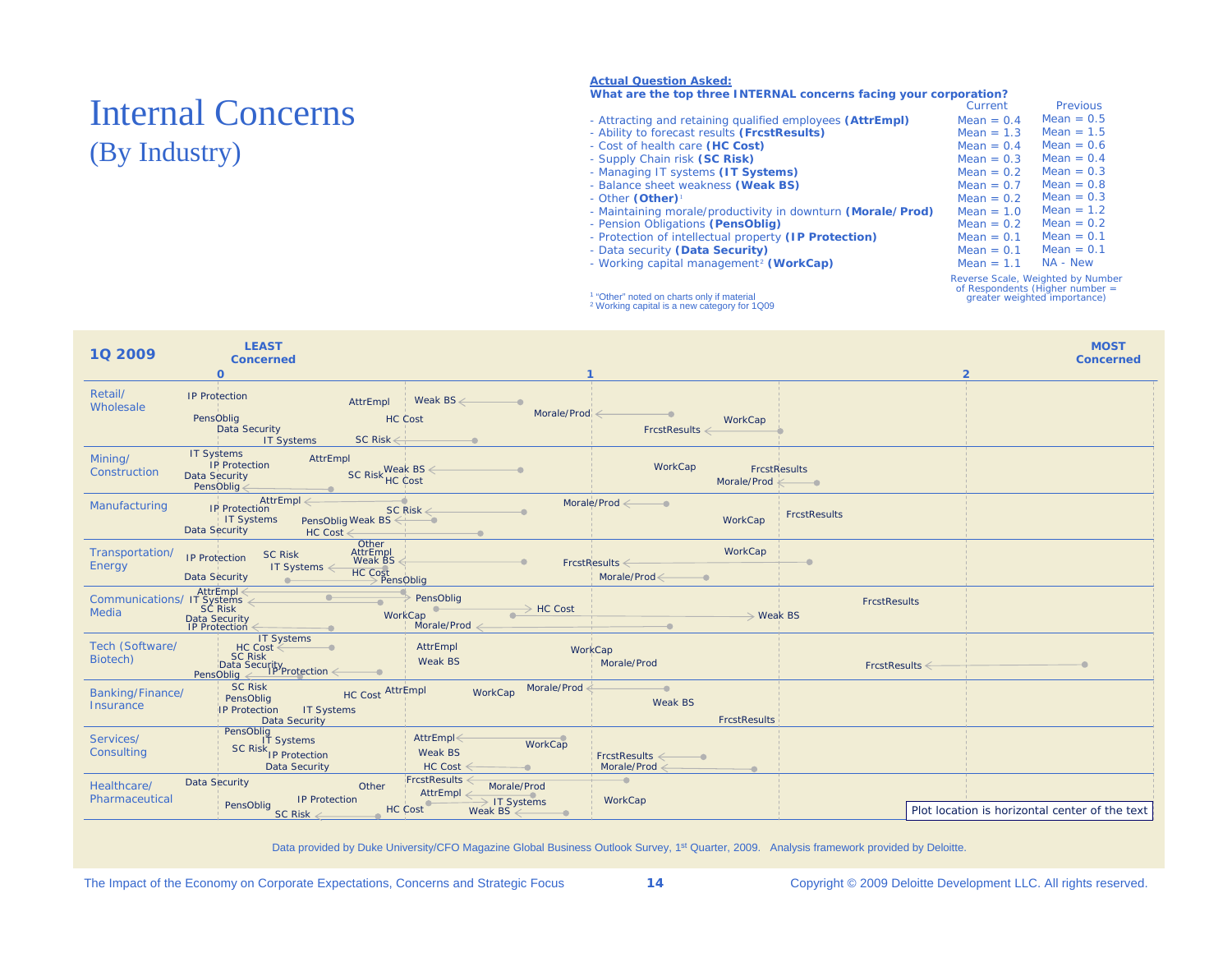### Projected Earnings

Relative to the previous 12 months, what will be your company's PERCENTAGE CHANGE during the next 12 months?



#### Public and Private Companies

Public Companies Only



\*Data and Calculation Notes:

• All results Winsorized and revenue weighted.

• Totals (N) include answers provided by companies not specifying an industry and by those specifying "other"

The Impact of the Economy on Corporate Expectations, Concerns and Strategic Focus **15** Copyright © 2009 Deloitte Development LLC. All rights reserved.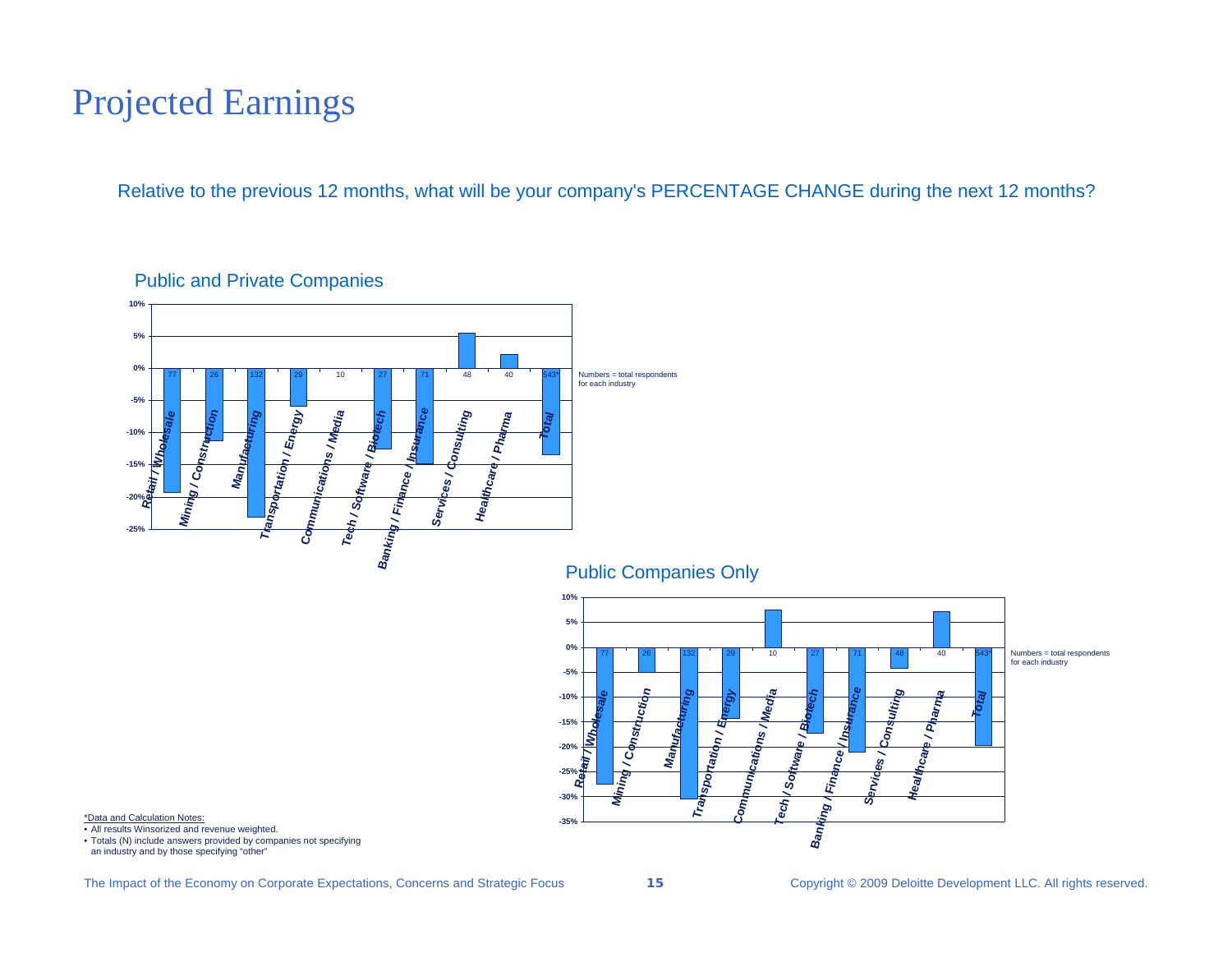### Merger and Acquisition Plans

During 2009, does your company plan to…

…acquire all or part of another company?



Acquire another company  $\Box$  Acquire part of another company  $\Box$  Both  $\Box$  Neither

…sell all or part of your company?



\*Data and Calculation Notes:

• Totals (N) include answers provided by companies not specifying an industry and by those specifying "other"

The Impact of the Economy on Corporate Expectations, Concerns and Strategic Focus **16** Copyright © 2009 Deloitte Development LLC. All rights reserved.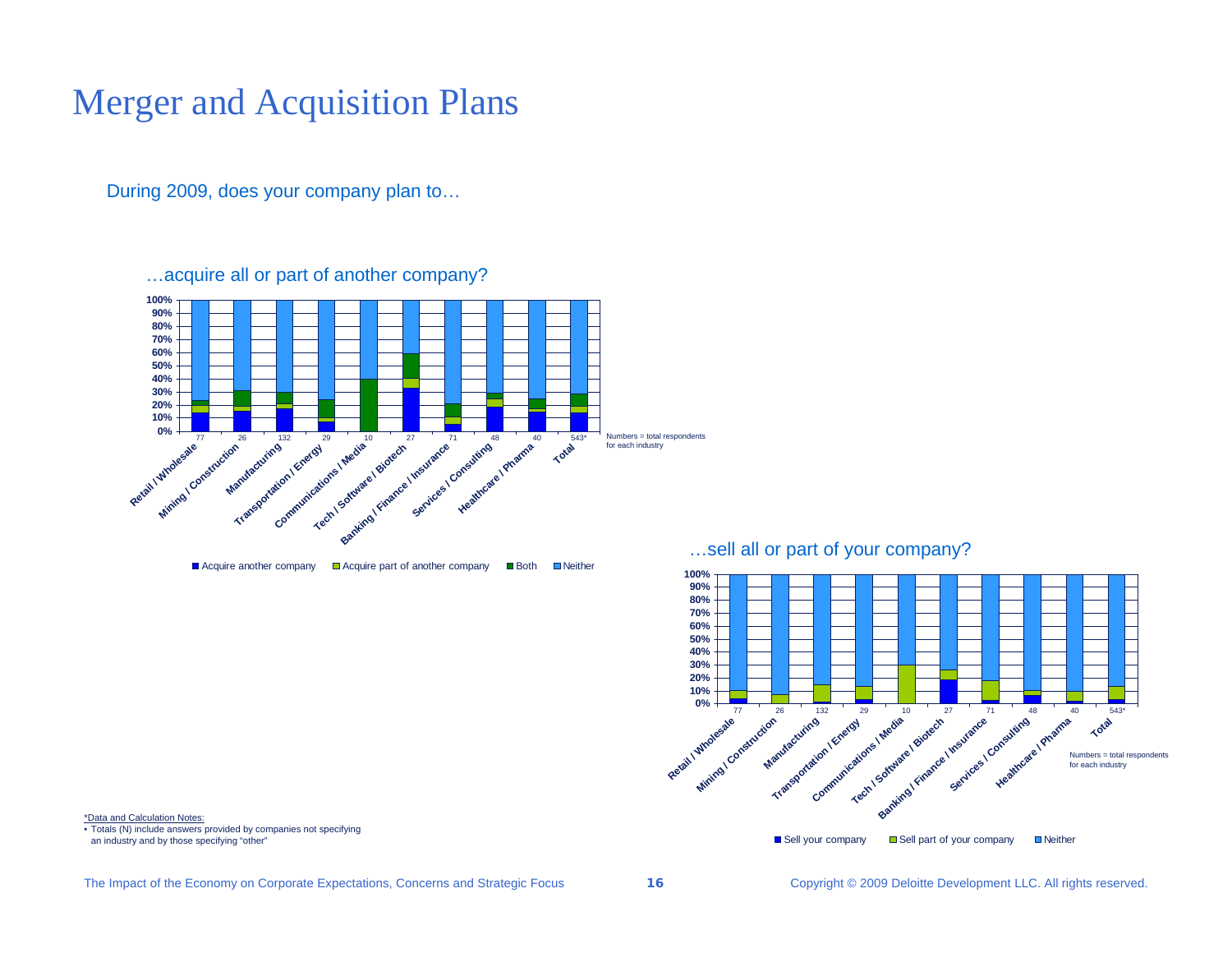### Payroll Tactics

What payroll actions has your company taken or are you planning to take in response to the recession?



Hiring freeze



\*Data and Calculation Notes:

• Totals (N) include answers provided by companies not specifying an industry and by those specifying "other"

■ Past 12 months ■ Next 12 months

The Impact of the Economy on Corporate Expectations, Concerns and Strategic Focus **17** Copyright © 2009 Deloitte Development LLC. All rights reserved.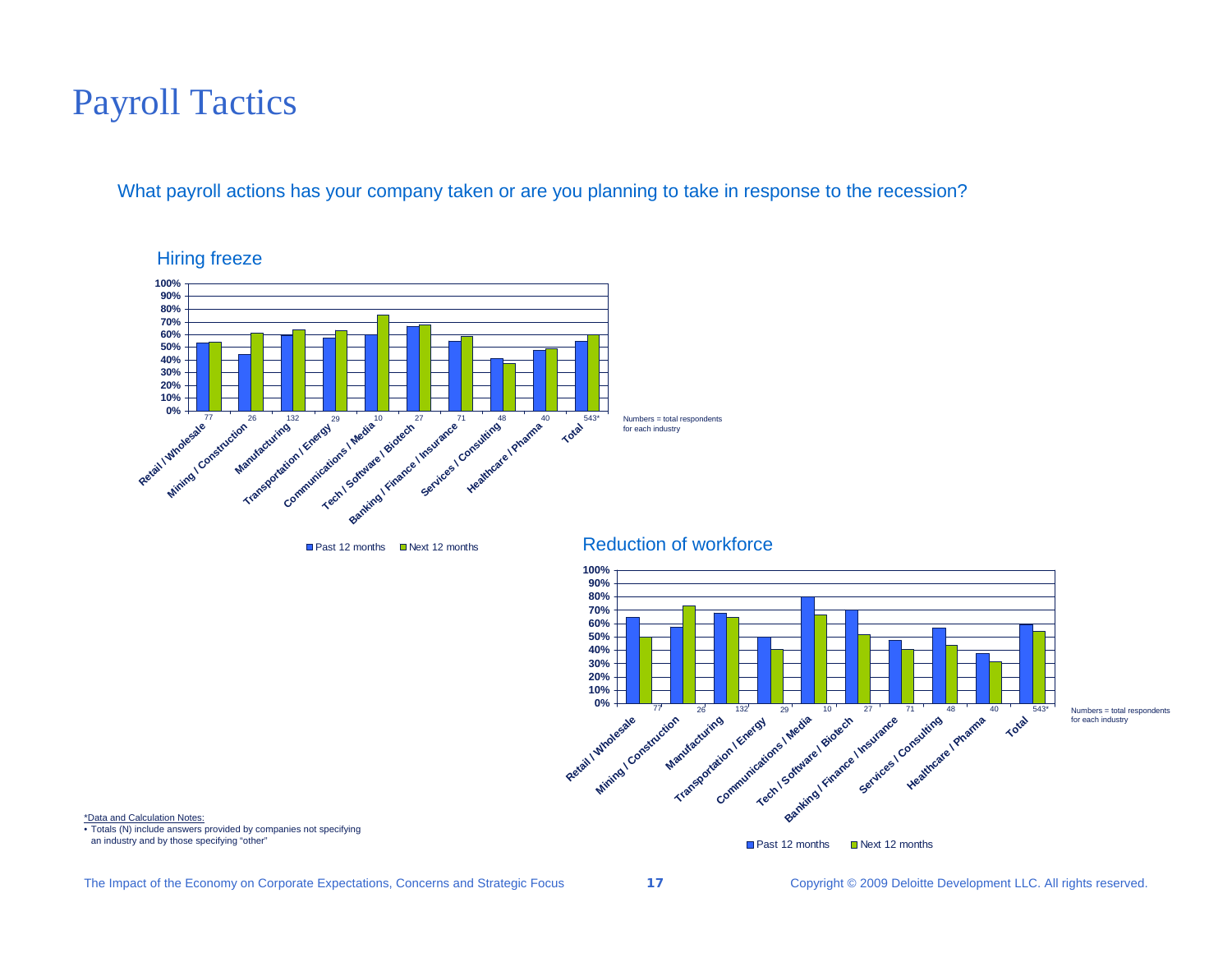### Strategic Focus for 2009 (Results by Industry)

Note: The findings on this page are carried over from the 3rd quarter of 2008, as are the charts relating to strategic focus in the

#### **Actual Question Asked:**

**What is your company's strategic focus for 2009?** To answer this question, distribute 100 points among the various choices. For example, if half of your strategic focus is revenue growth, enter 50 in the top box and distribute the remaining 50 points to reflect the relative importance of the other categories. (should add to 100)



Data provided by Duke University/CFO Magazine Global Business Outlook Survey, 3<sup>rd</sup> Quarter, 2008. Analysis framework provided by Deloitte.

The Impact of the Economy on Corporate Expectations, Concerns and Strategic Focus **18** Copyright © 2009 Deloitte Development LLC. All rights reserved.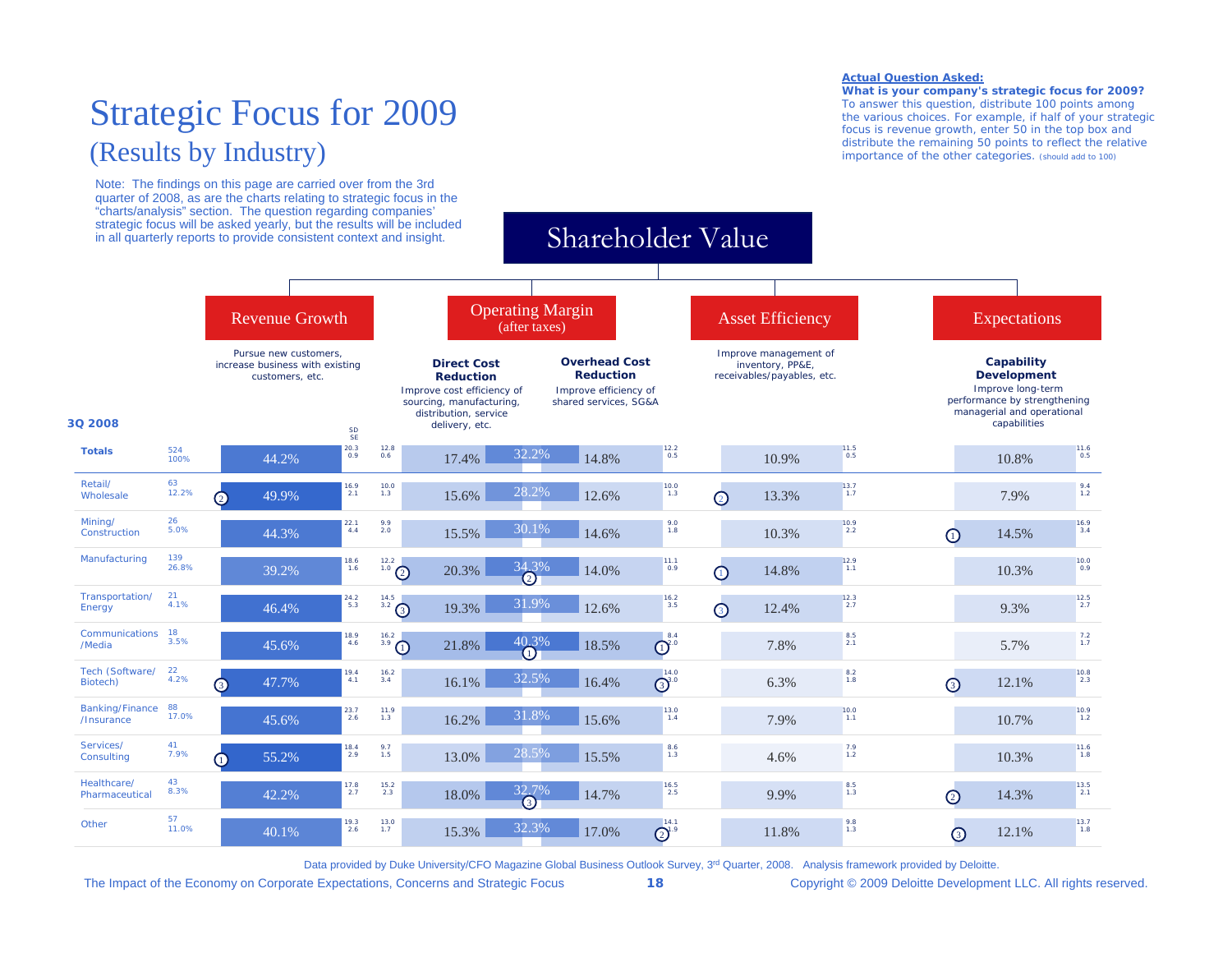### Strategic Focus for 2009 (Results by Company Revenues)

Note: The findings on this page are carried over from the 3rd quarter of 2008, as are the charts relating to strategic focus in the "charts/analysis" section. The question regarding companies' strategic focus will be asked yearly, but the results will be included in all quarterly reports to provide consistent context and insight.

#### **Actual Question Asked:**

**What is your company's strategic focus for 2009?** To answer this question, distribute 100 points among the various choices. For example, if half of your strategic focus is revenue growth, enter 50 in the top box and distribute the remaining 50 points to reflect the relative importance of the other categories. (should add to 100)



Data provided by Duke University/CFO Magazine Global Business Outlook Survey, 3<sup>rd</sup> Quarter, 2008. Analysis framework provided by Deloitte.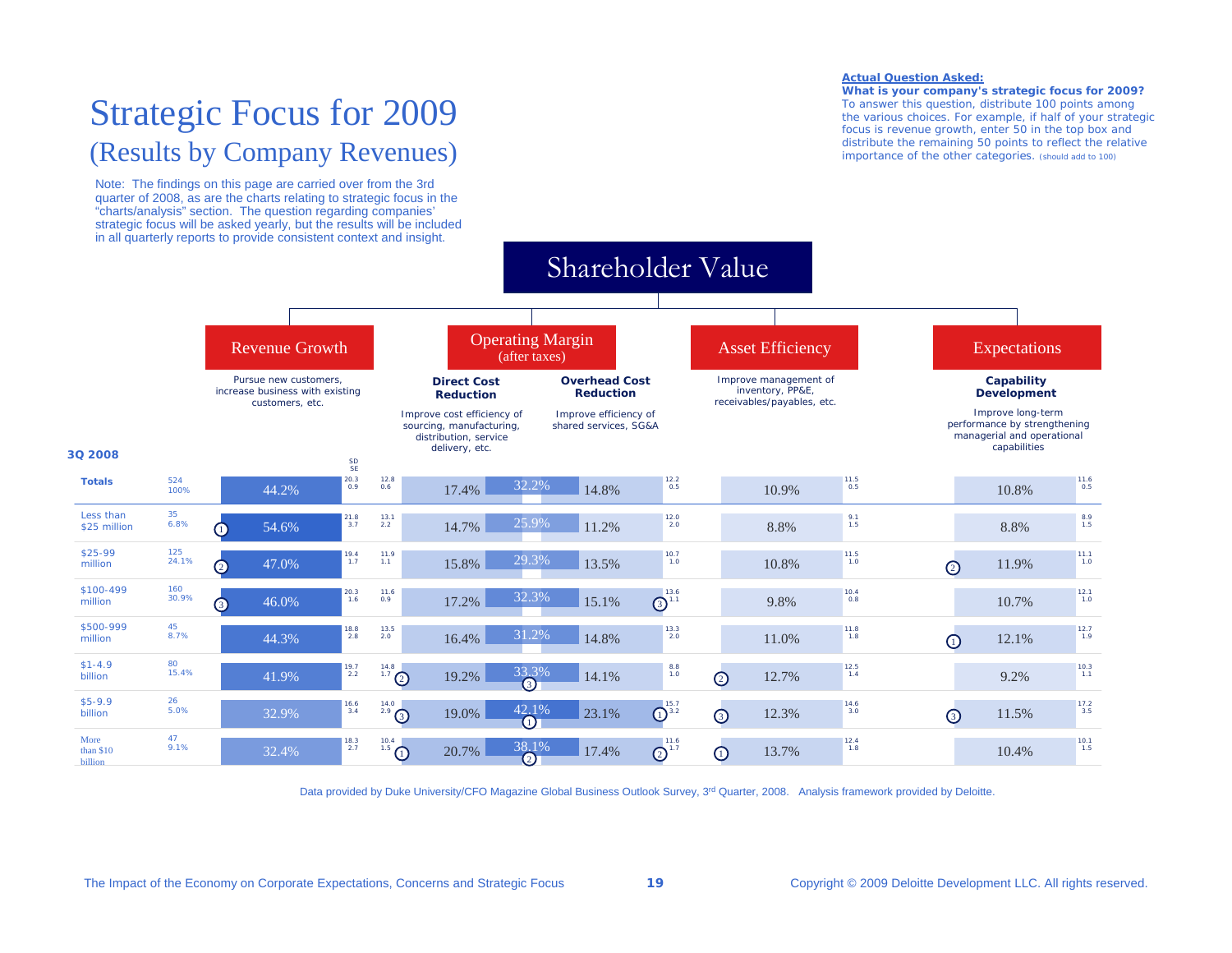### Strategic Focus for 2009 (Results by Ownership)

Note: The findings on this page are carried over from the 3rd quarter of 2008, as are the charts relating to strategic focus in the "charts/analysis" section. The question regarding companies' strategic focus will be asked yearly, but the results will be included in all quarterly reports to provide consistent context and insight.

#### **Actual Question Asked:**

**What is your company's strategic focus for 2009?** To answer this question, distribute 100 points among the various choices. For example, if half of your strategic focus is revenue growth, enter 50 in the top box and distribute the remaining 50 points to reflect the relative importance of the other categories. (should add to 100)



Data provided by Duke University/CFO Magazine Global Business Outlook Survey, 3<sup>rd</sup> Quarter, 2008. Analysis framework provided by Deloitte.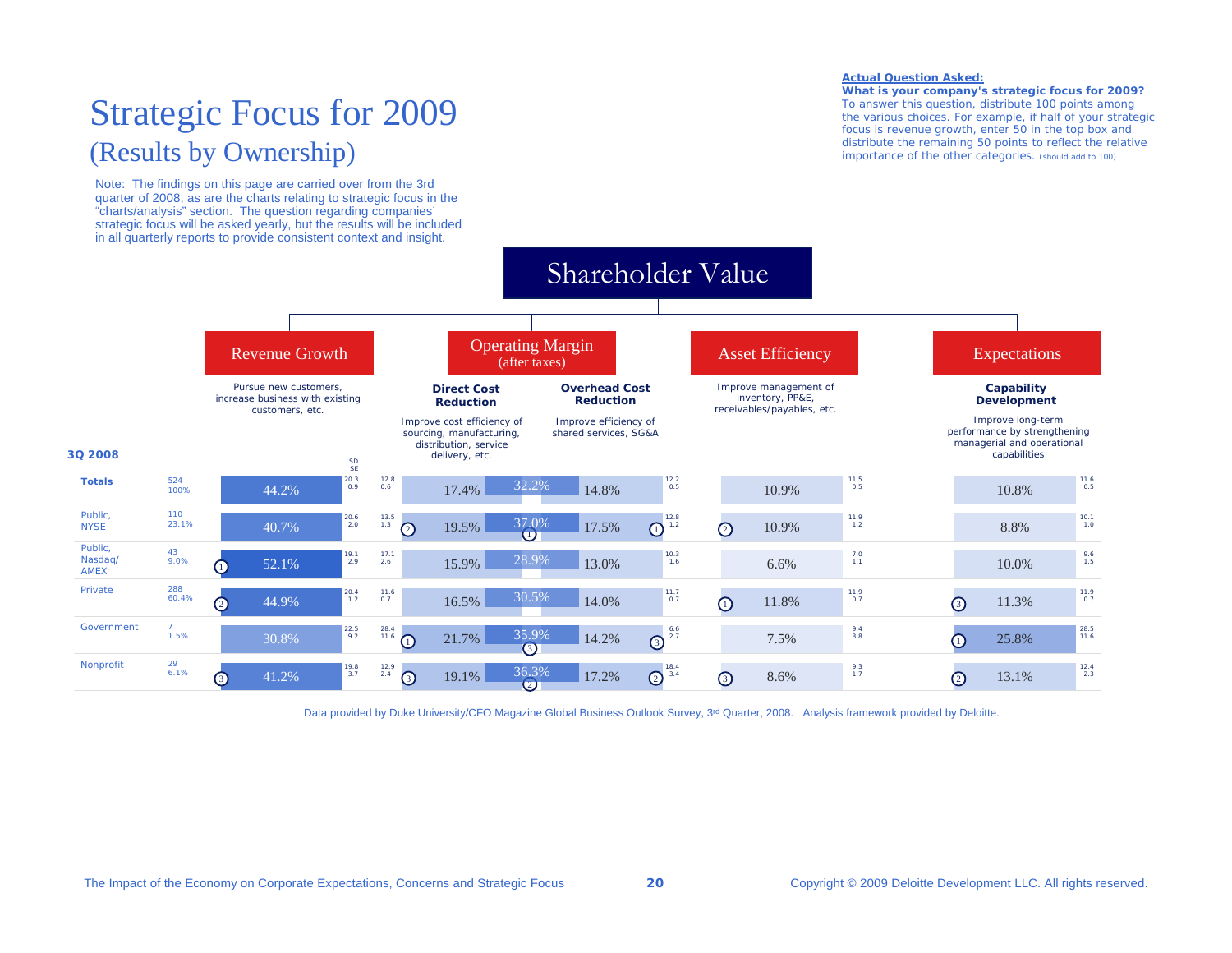### Respondent Demographics

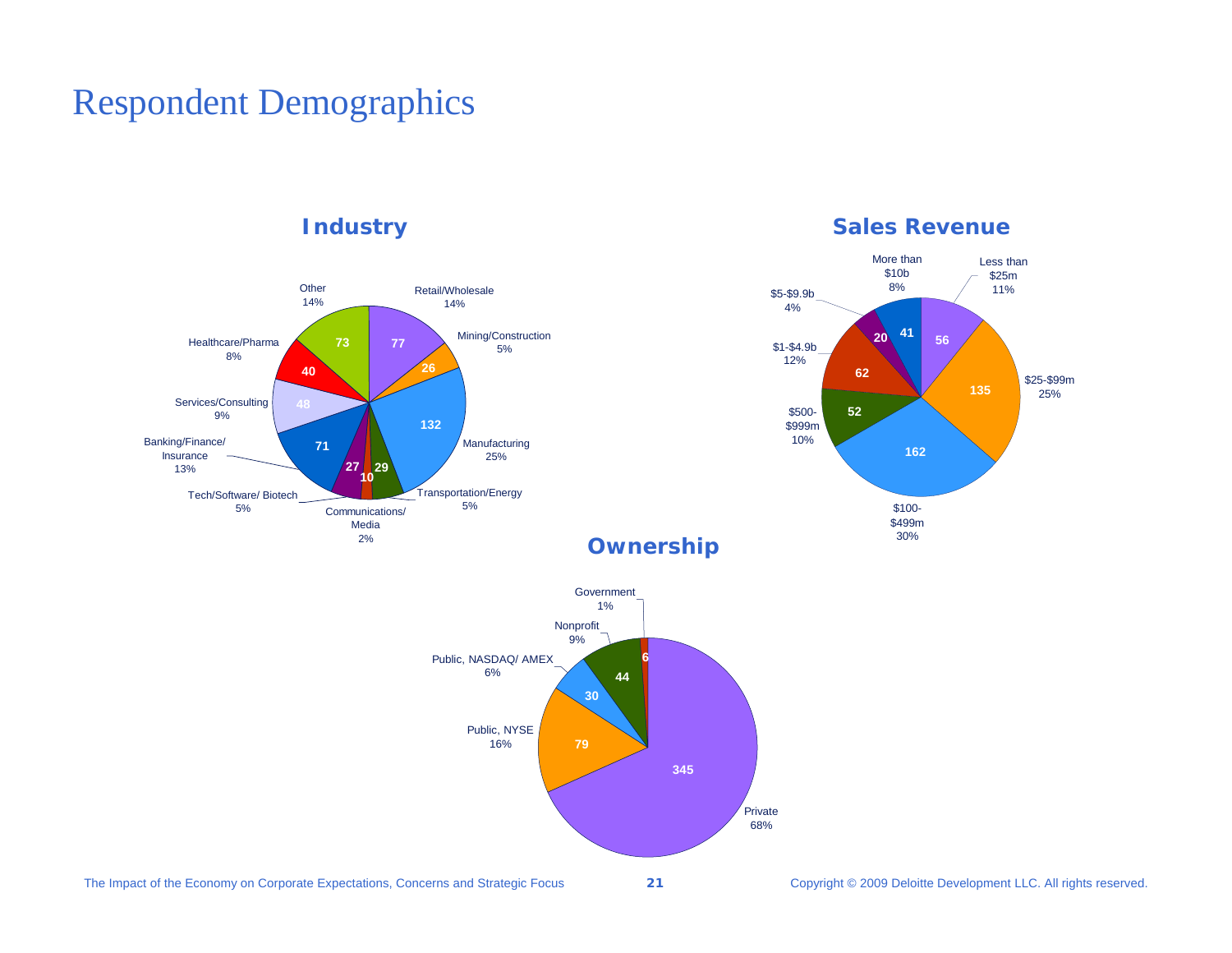### **Contacts**

- Duke University / CFO Survey:
	- John Graham ([john.graham@duke.edu](mailto:john.graham@duke.edu))
- • Deloitte Value Initiative:
	- $\rightarrow$ Greg Dickinson ([gdickinson@deloitte.com\)](mailto:gdickinson@deloitte.com)
	- –Baisali Sarkar ([bsarkar@deloitte.com\)](mailto:bsarkar@deloitte.com)